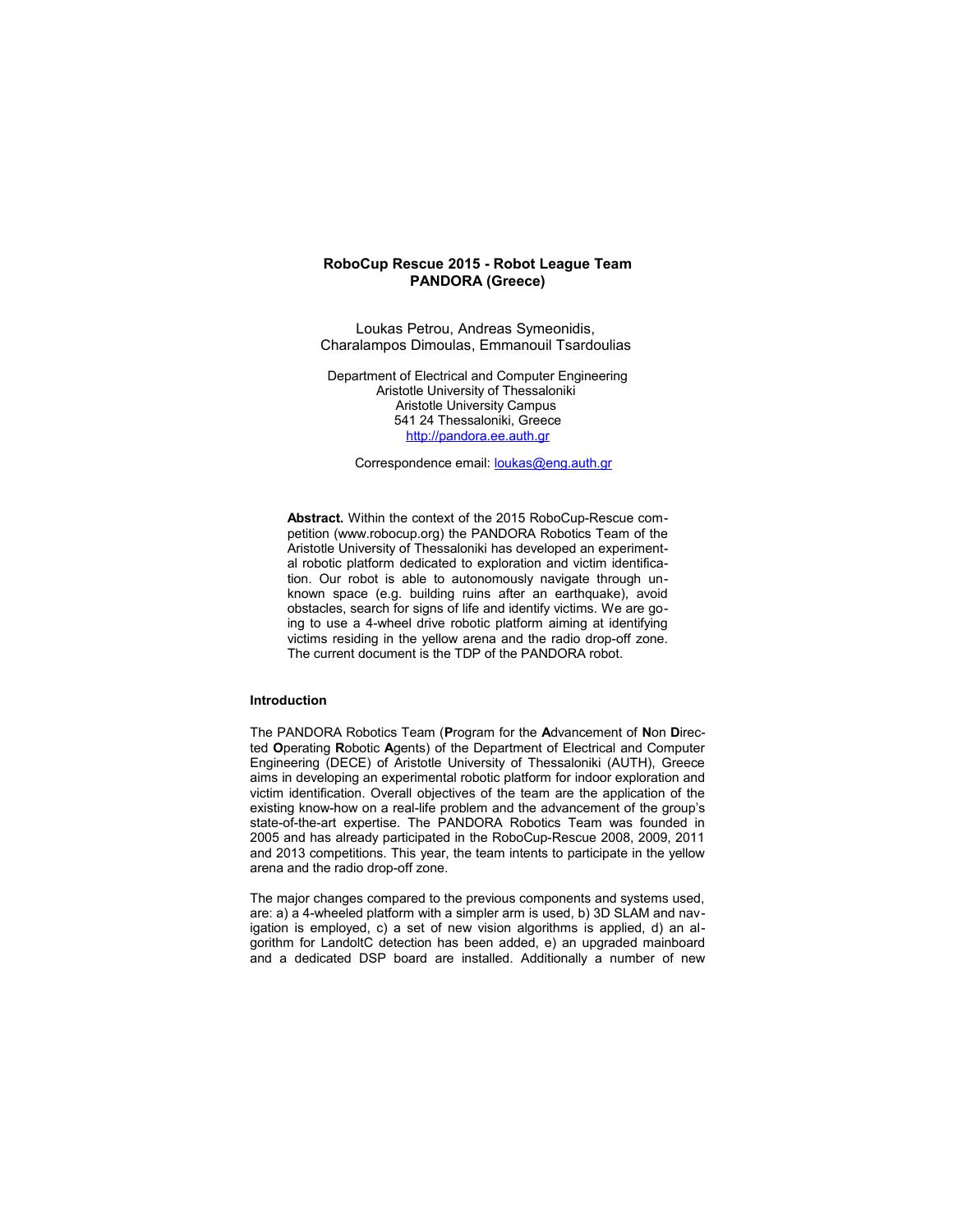sensors are installed: an Xtion Pro RGB-D sensor, a Flir thermal camera an Attitude and Heading Reference System device, a Leddar Range Finder, a 20m Laser Range Finder and a set of cameras.

# **1. Team Members and Their Contributions**

The team comprises 3 faculty members of complementary expertise, one post-doctoral researcher and a compilation of postgraduate and undergraduate students. The following list provides the names and responsibilities of the team members.

# **Team Mentors**

- **-** Loukas Petrou, Associate Professor
- **Andreas Symeonidis, Assistant Professor**
- Charalampos Dimoulas, Assistant Professor<br>■ Emmanouil Tsardoulias, Post-doctoral resea
- Emmanouil Tsardoulias, Post-doctoral researcher

# **AI Team**

*Team Leader*: Emmanouil Tsardoulias *SLAM*: Konstantinos Samaras Tsakiris *Navigation*: Dimitrios Kirtsios *Data Fusion*: Konstantinos Mavrodis *Decision Making*: Konstantinos Chamzas *Planner*: Dimitrios Kirtsios

# **Software Architecture Team**

*Team Leaders*: Christos Zalidis, Christos Tsirigotis *Testing*: Konstantinos Sideris, Eirini Chatzieleytheriou *Simulation*: Dimitrios Geromichalos, Konstantinos Zisis *Integration*: Giannis Lykartsis, Kostas Peppas, Spyridon Papatzelos

# **Vision Team**

*Team Leader*: Marios Protopapas *Victim recognition*: Vasilis Bosdelekidis, Aggelos Triantafyllidis *Tag/Hole/Motion detection*: Alexandros Filotheou, Vasilis Choutas *QR – Landolt C recognition*: Miltiadis Kofinas

### **Sound detection Team**

*Sound control*: Nikolaos Tsipas, Eleutherios Mylonakis

# **Electronic design Team**

*Team leader*: Konstantinos Panayiotou *Sensors*: Nikolaos Taras *Motors*: Elisavet Papadopoulou *Integration*: Georgios Kouros *Arm and Servos Design*: Petros Evaggelakos, Alexios Papazoglou

# **Mechanical design Team**

*Team leader*: Nikolaos Michailidis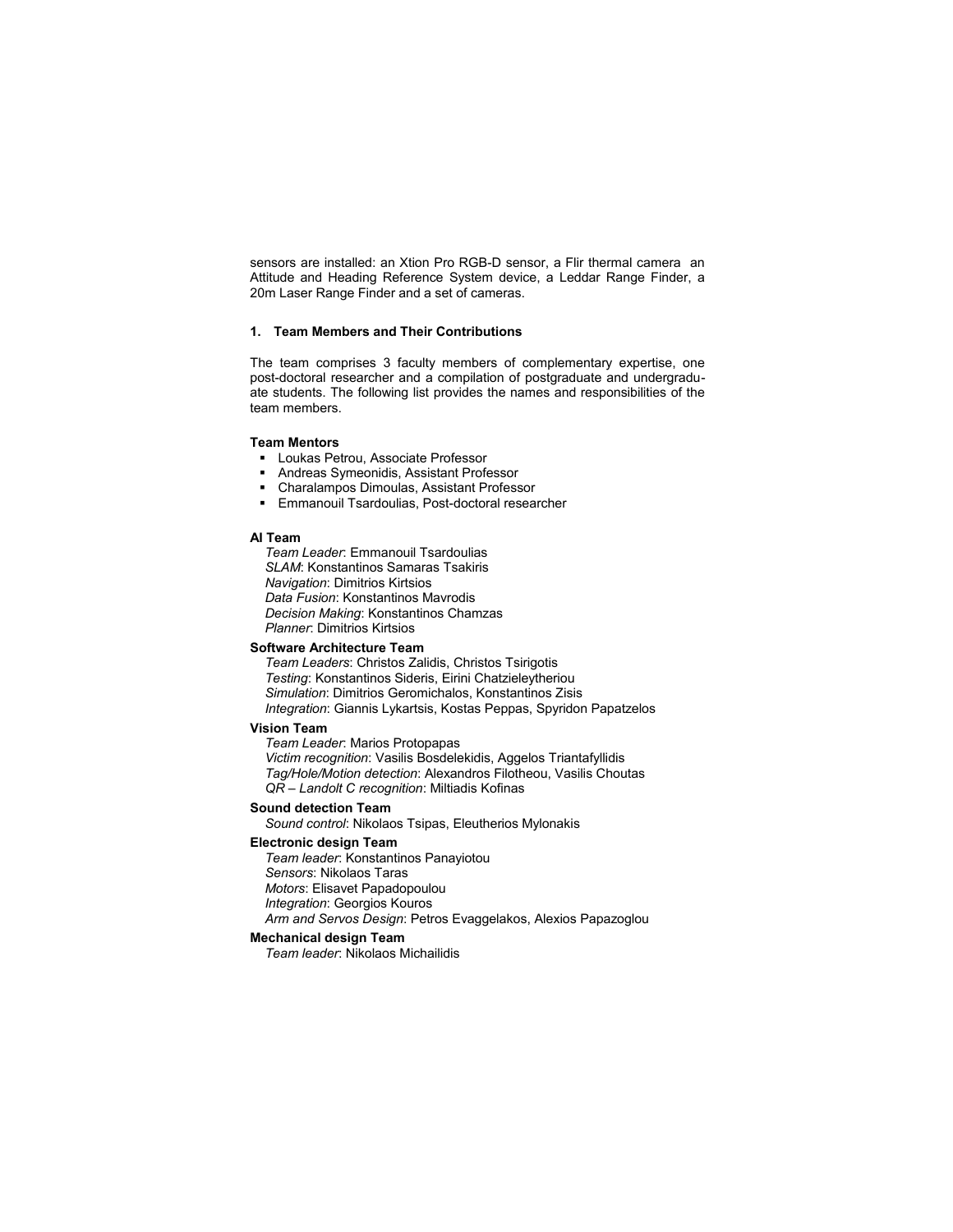The team is going to be represented by approximately 10 members in the competition. Names are going to be listed in the registration form.

# **2. Operator Station Set-up and Break-Down (10 minutes)**

Three operators are needed for setting up the PANDORA robot: the head operator of the system who carries the base station case, accompanied by two operators that carry the platform case.

The initialization process is realized as follows:

- **Transfer all objects in the area and deploy (3 minutes).**
- Activate the platform and the base station (3 minutes).
- Launch the PANDORA robot OS (2 minutes).
- Perform communication check, in order to establish and validate Wi-Fi connection (1 minute).
- Perform system check and diagnostics, in order to verify that all the components of the platform are working properly (1 minute).

# **3. Communications**

Following RCR regulations, we are going to use W-LAN 802.11a (5 GHz) and will wait to be assigned with a channel/band from the organizers during the competition.

| <b>Table 1. PANDORA communication protocol</b> |                     |            |  |  |  |  |
|------------------------------------------------|---------------------|------------|--|--|--|--|
| <b>Rescue Robot League</b>                     |                     |            |  |  |  |  |
| PANDORA (GREECE)                               |                     |            |  |  |  |  |
| Frequency                                      | <b>Channel/Band</b> | Power (mW) |  |  |  |  |
| 5.0 GHz - 802.11a                              |                     | 100        |  |  |  |  |

**Table 1.** PANDORA communication protocol

# **4. Control Method and Human-Robot Interface**

The PANDORA robot will operate in two modes: the *fully autonomous mode*, where a number of concurrent processes will be deployed in order to achieve autonomous exploration and victim identification and the *tele-operation mode*, where the robot will be totally manipulated by an experienced user.

In order to ensure a flexible and modular scheme where reconfiguration is possible, we opted for a component-based software architecture. The selected architecture ensures easy testing and integration.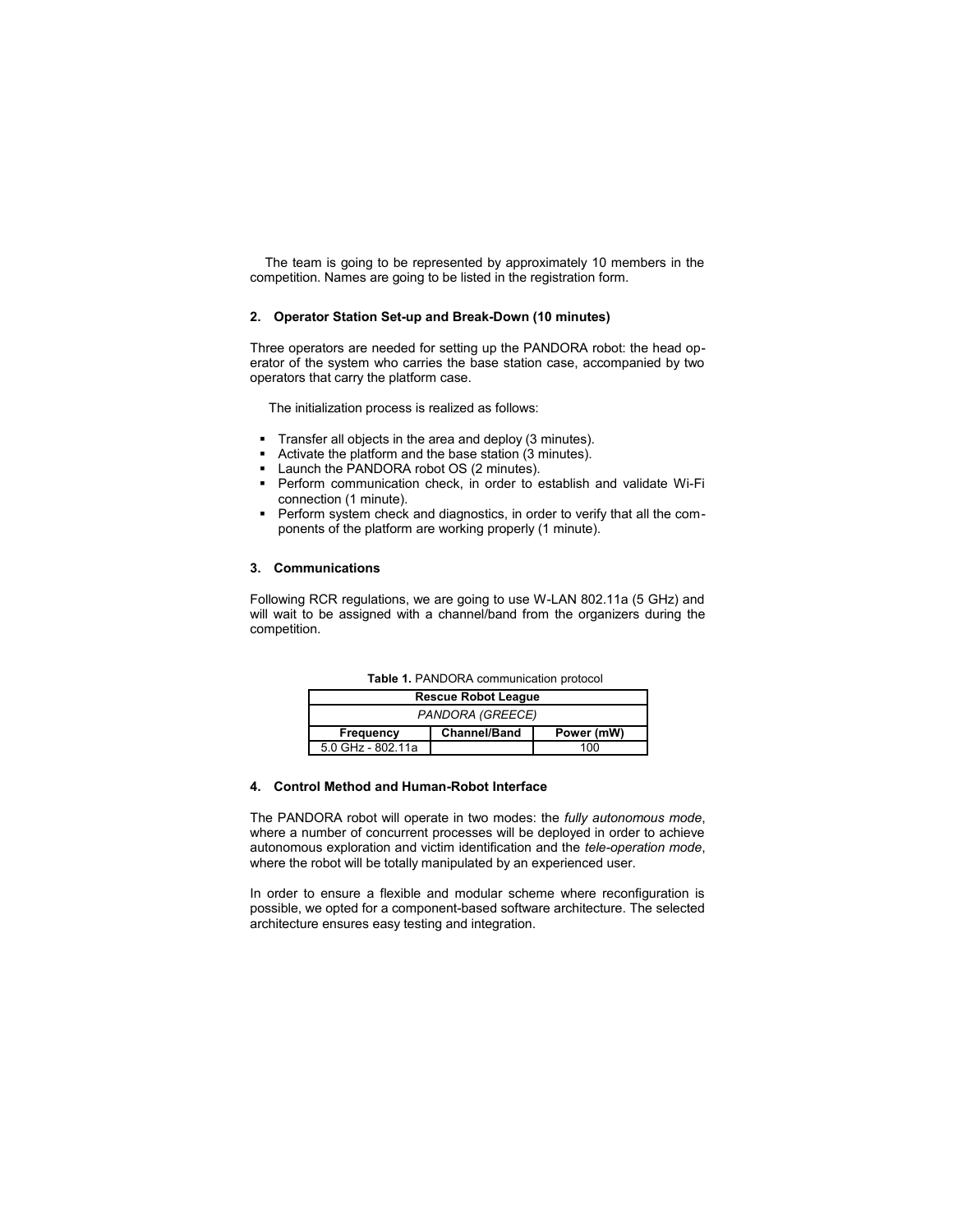#### **4.1 PANDORA Software Architecture**

It is a common knowledge that autonomous robots are highly complex systems that require both HW/SW integration, as well as the deployment of multiple heterogeneous modules. Middleware frameworks aim to minimize this complexity by providing infrastructure and tools for building modifiable and reusable solutions, while successfully dealing with communication issues, component heterogeneity, coordination, task scheduling and allocation [1]. Apart from the above, middleware added-value relates to major non-functional requirements they ensure, such as real-time (or near real-time) performance, reliability and security. From the plethora of existing approaches, though, not many satisfy the above criteria.

Having considered various off-the-shelf middleware (including MSRS, OROCOS and ROS), we adopted ROS<sup>1</sup> for PANDORA's middleware. A number of factors were considered during the middleware selection process. A messaging communication scheme was preferred to a typical RPC-style middleware, due to its inherent ability to promote loose coupling. Furthermore, messaging provides asynchronous communication with the ability to control dataflow, an extremely important feature for complex interconnected systems. Among others, the basic advantages of ROS are its open-source nature, transparent architecture, wide-spread usage, interoperability with other robot frameworks, quality of the development tool chain and extensive documentation.

ROS comprises a peer-to-peer network of components (denoted as nodes), communicating via messages through the respective ROS infrastructure. The channels that messages are sent through are called topics. RPC-style communication is also achieved through services and data persistence is achieved through the Parameter Server.

To achieve maximum decoupling, a modular approach was followed, thus defining various levels of abstraction. Interfaces realizing communication between components are encapsulated and decoupled from the implementation, thus providing domain-specific functionality only at a component level [2]. Functionality is logically grouped and satisfied by different packages implementing nodes that perform different tasks. The adopted software design decouples nodes from each other as much as possible, thus minimizing the induced interconnection complexity.

Figure 1 depicts the robot software architecture, where one may identify, apart from the functional modules responsible for vision, navigation, SLAM and motor control, an Agent module that orchestrates robot actions and defines the robot's strategy. The fact that the robot integrates various controllers, sensors and actuators, thus handling different types of data, led us to the establishment of a data fusion layer, responsible for the system's overall

http://www.ros.org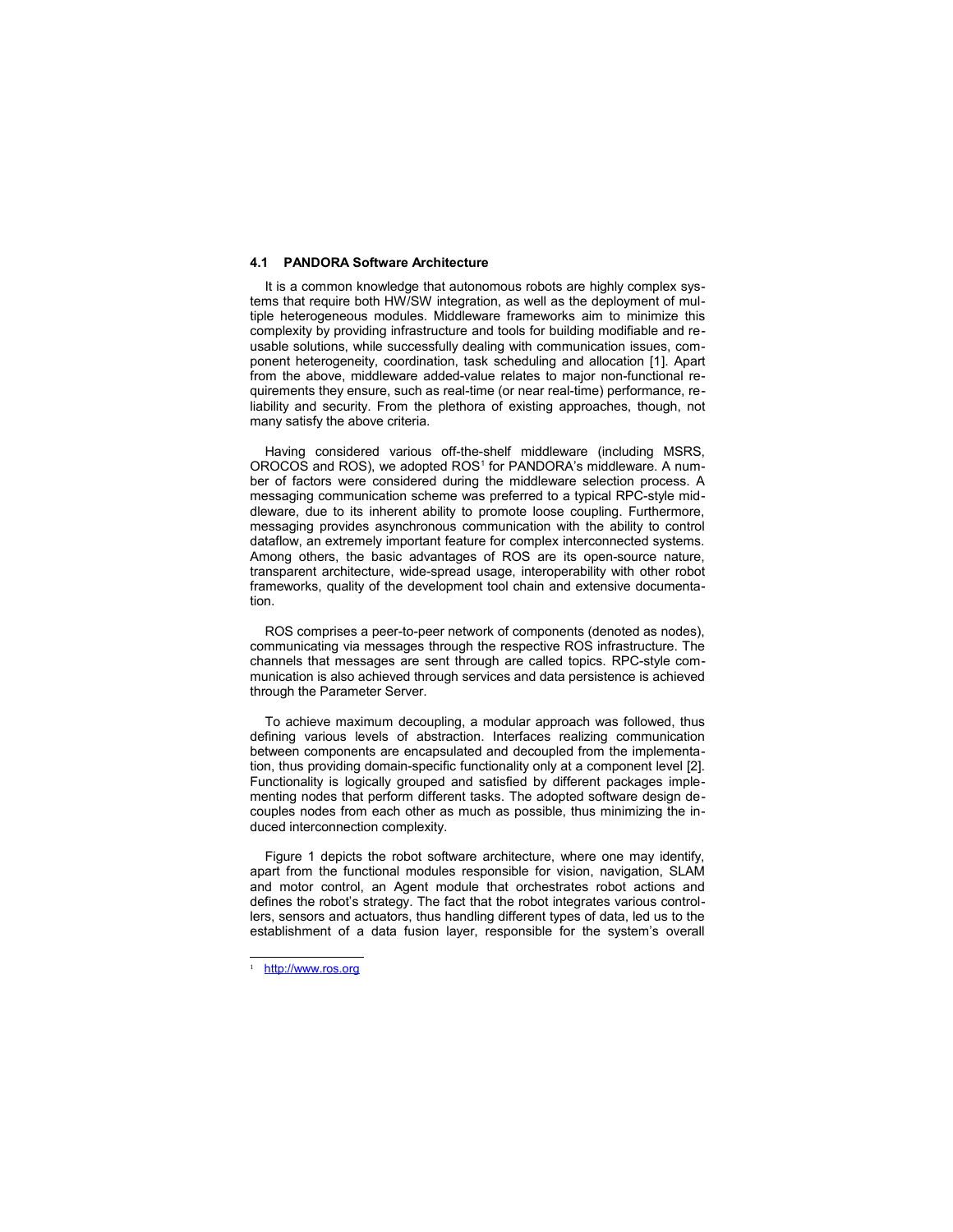health control and management. This layer aggregates low-level sensor measurements concerning victim detection and identification and is responsible for performing sensor fusion, filtering and forwarding values which may correspond to candidate victim locations or directions. This way, we succeeded in substantially reducing the information overhead, a key factor for the efficiency of the robotic system.

The basic modules developed are:

- *Hardware Interface*: it controls data flow from and to the microcontrollers, acting as a Hardware Abstraction Layer for the robot. This module handles most of the sensors, such as thermal and voice sensors. Also, it handles motor controllers, responsible for the vehicle's motion.
- **SLAM:** The SLAM module is responsible for performing Simultaneous Localization and Mapping, as well as storing and providing the map data. It is based on measurements received as laser scans by the laser's driver.
- **Control:** solves the vehicle's kinematic model and produces linear and rotational velocities enabling the vehicle to move. Moreover, it calculates the desired motion of each actuator, such as servos that orient sensors. This module is responsible only for calculations and does not interface with the actual hardware, achieving a hardware agnostic abstraction.
- *Sensor Preprocessing*: handles raw data received from thermal, sound and CO2 sensors. It uses pattern recognition algorithms in order to produce higher-level data representations, used later to construct a world model.
- *Vision*: responsible for handling the cameras used for exploration and finding possible victim locations, as well as the camera used for detailed victim identification. Handles RGB images as well as RGB-D data produced by depth sensors.
- *Navigation*: responsible for motion planning and navigating the robot through the unexplored regions of the map or towards a possible victim for further identification.
- *Data Fusion*: it decouples low-level sensor measurements for victim identification and high-level navigation components. Furthermore, it is responsible for performing sensor fusion, constructing a model of the perceived world and forwarding possible victim positions (or directions) to the *Agent*.
- *Agent*: it performs higher-level decision making and is responsible for orchestrating actions performed by all other modules by defining their state. Practically, *Agent* defines the strategy to be followed during the course of the competition.
- *GUI*: provides a Graphical User Interface for the robot operator. In addition it provides the remote control features for tele-operation.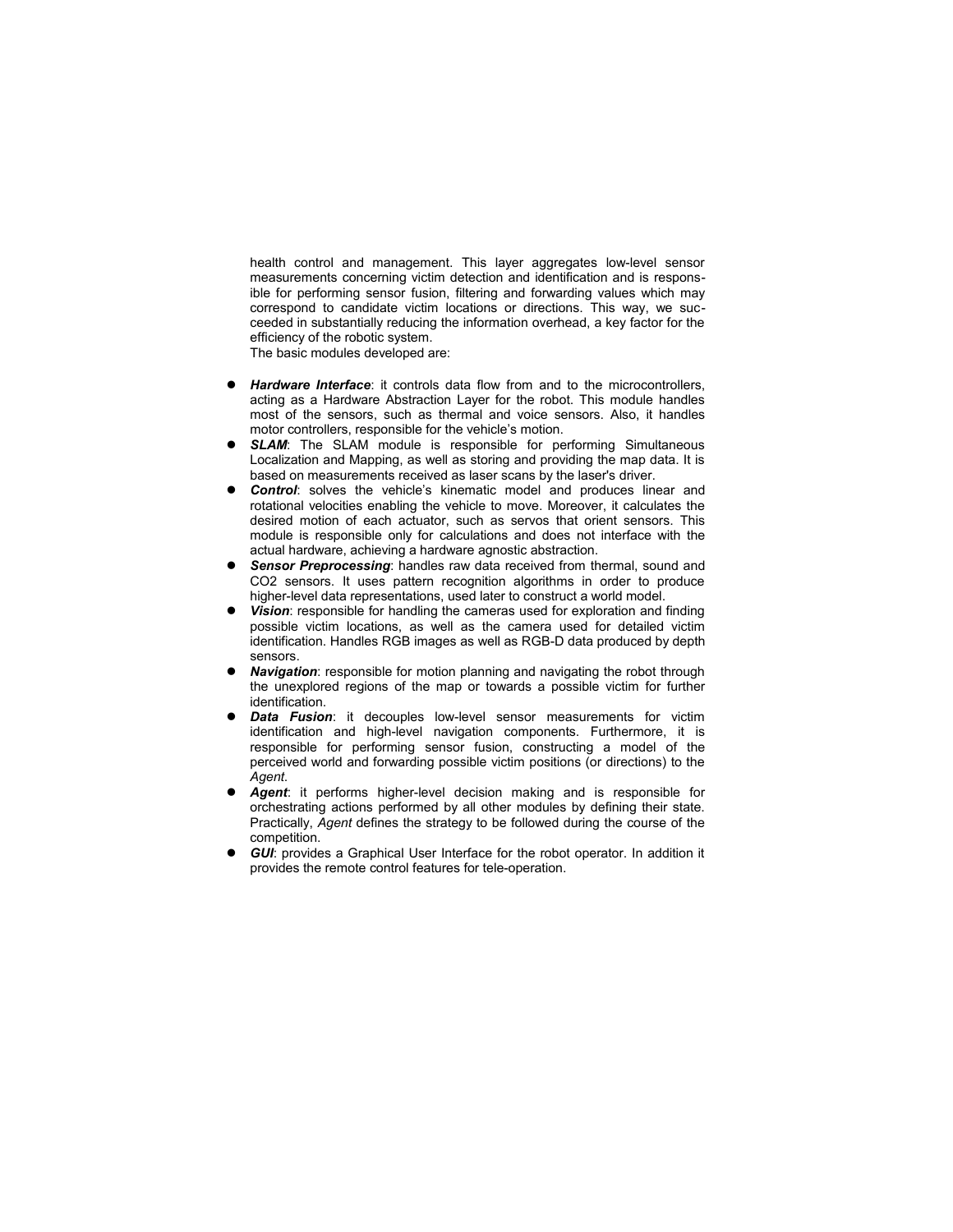

**Fig. 1.** PANDORA component diagram. Communications represented as ROS messages and actions.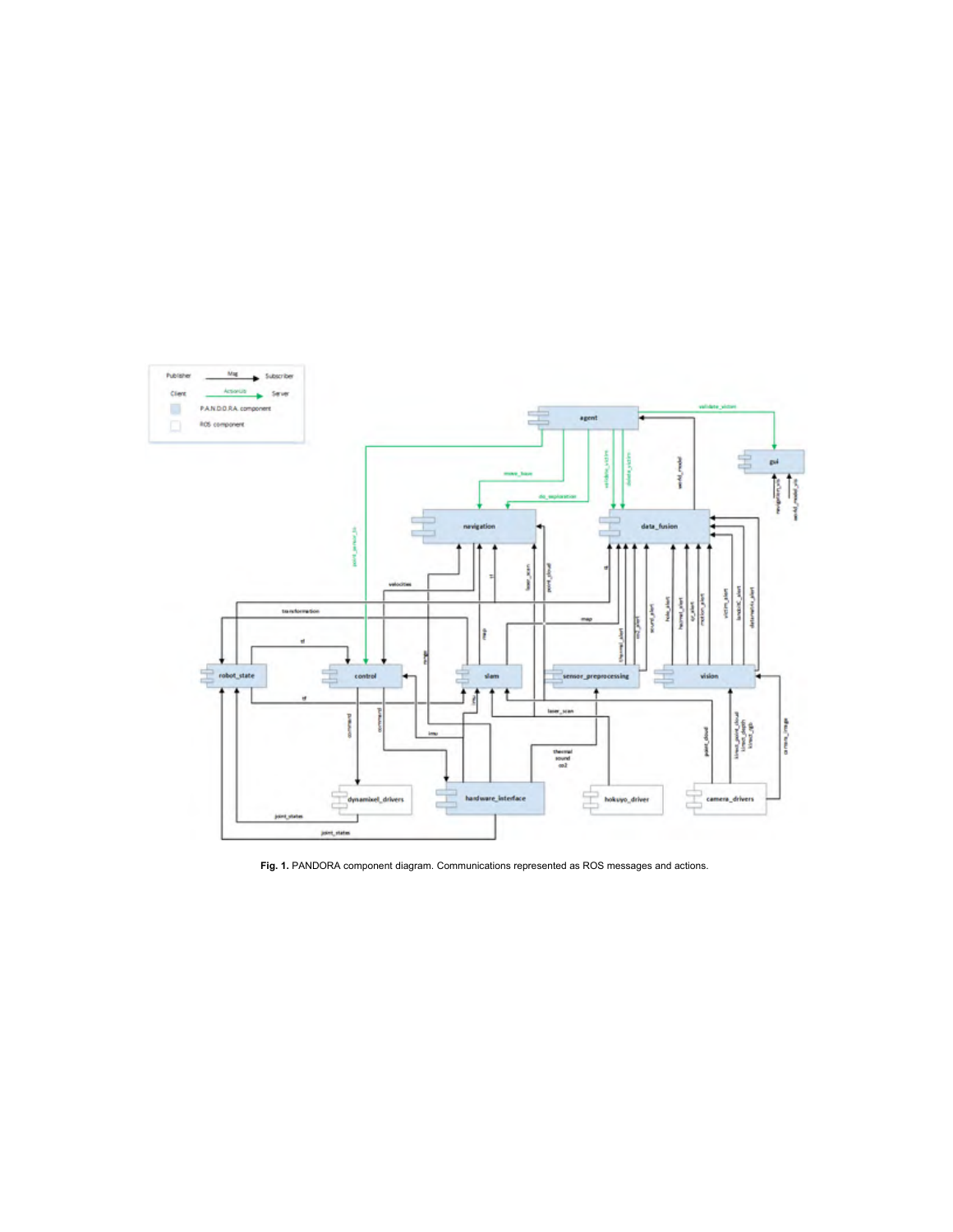# **4.2 PANDORA Graphical User Interface (GUI)**

PANDORA provides a user friendly GUI for visualizing information and operating the robot. Several measurements are available in real time, such as battery voltage levels, temperature and  $CO<sub>2</sub>$  values and sonar readings. Nevertheless, the operator can dynamically add/remove sensor information and modify the type and the layout of the widgets displayed, since PANDORA's GUI adopts a widget-like architecture. Other visual cues, such as the world map , robot trajectoryetc, are displayed through *Rviz.* Rviz is a tool that provided from ROS and can be used to display several information about the robot in real-time or to interact with it. A screenshot of the GUI is provided in Figure 2, while the Rviz GUI in Figure 3.

When on tele-operation mode, the robot vehicle is controlled using a wireless gamepad or a keyboard, while its sensor's orientation can be controlled using Rviz's *Interactive Markers.* While on the autonomous mode, GUI is used only for visualizing/monitoring purposes and no intervention is allowed, up to the point that a victim is recognized. Then, PANDORA sends an interrupt signal to activate the GUI and expects proper operator action in order to continue.

|              | $\frac{1}{2} \left( \frac{1}{2} \right) \left( \frac{1}{2} \right) \left( \frac{1}{2} \right)$ | $-$                                                              | 12<br>WOOLESPEAKTON, HIGHL - SHIPY         | <b>Second Co</b>                          |
|--------------|------------------------------------------------------------------------------------------------|------------------------------------------------------------------|--------------------------------------------|-------------------------------------------|
|              |                                                                                                | <b>BUSINESS IN</b>                                               | <b>HALLMARK</b>                            | Tetamelery SO                             |
|              |                                                                                                | <b>State and Printer Corp.</b>                                   | Contract Service                           |                                           |
|              |                                                                                                |                                                                  |                                            |                                           |
|              |                                                                                                |                                                                  |                                            | 21 31 25 66 21 86                         |
|              |                                                                                                | <b>TAXABLE CARDS</b>                                             | ---                                        |                                           |
|              |                                                                                                | <b>START</b>                                                     | <b>STOP</b>                                |                                           |
|              |                                                                                                | (2) all 1 M Departs 2000 houses                                  |                                            | CO2                                       |
|              |                                                                                                | <b>The America</b>                                               |                                            |                                           |
|              |                                                                                                | @ Hisconical Indelines [ - land), Jr. 4-41<br>$+4$               | Attack/Sale: Antwick/Sale-States           |                                           |
|              |                                                                                                | From 10 presentations and their or state, \$45.10, \$36.50 (a) } | home/hate photocochute face-               | 0.125%                                    |
|              |                                                                                                | Fre. B "trust positive day" win, man, mar (60c)                  | Material and all proposals and the factory |                                           |
|              |                                                                                                | (H. Gimmingspielmenter)                                          | Assess Park showing Role Room.             |                                           |
|              |                                                                                                | the Greenway and will                                            | James State                                |                                           |
|              |                                                                                                | 4. Helena Committee PL Annibus<br>$\circ$<br>eri.                | <b>Jeonat Jeans</b>                        | PSD Entimetric Ander Writings (V)         |
|              |                                                                                                | <b>Q</b> & memorial country on healthy<br><b>British</b>         | <b>Jessue lease</b>                        |                                           |
|              |                                                                                                | <b>FOR ASSESSMENT PRODUCTS FOR PARTIES</b>                       | most base                                  |                                           |
|              |                                                                                                | G 4 miles to tends at miles<br>ave.                              | <b>PRINT 24H</b>                           | 35.55 FD 1 5                              |
|              |                                                                                                | <b>EVA: @ A PROTO A DONATO ALCOHOLY</b>                          | (New year)                                 |                                           |
|              |                                                                                                | FR. D & PRODUCTS FOR HISTORY                                     | <b>John Sen</b>                            |                                           |
|              |                                                                                                | FOR  We are resonance at the six and six                         | China Sales                                |                                           |
|              |                                                                                                | <b>Brd. . @ LINSON LESSON CLIMBER</b>                            | <b>Jime Sen</b>                            |                                           |
|              |                                                                                                | R14  D 4. Helling Streets & Constitu-                            | <b>Home Super</b>                          | <b>Banan (LaRI)</b><br><b>Seegriffice</b> |
|              |                                                                                                | <b>414. @ Linkers Linker (Classics</b>                           | Jimm hard                                  |                                           |
|              |                                                                                                | <b>RIG. A CHARGE COMPANY</b>                                     | Denver Super                               |                                           |
| <b>THERE</b> |                                                                                                | <b>Televis</b>                                                   | <b>W Street 1</b><br><b>Bringer</b>        |                                           |

**Fig. 2.** PANDORA GUI – On the right pane, sensor information, on the center screen, information on victims.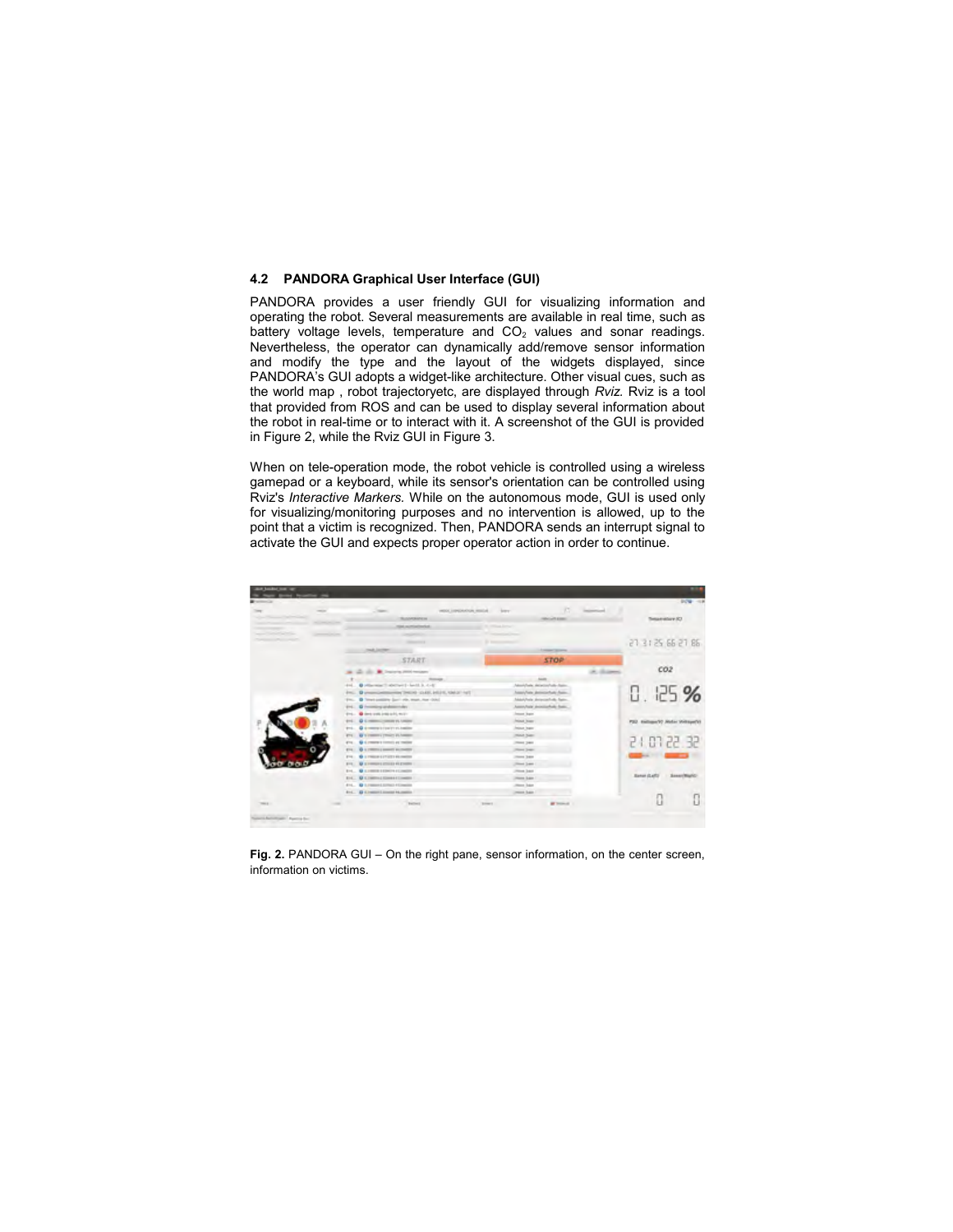

**Fig. 3.** Rviz GUI – Showing the perceived world model and a live stream from the robot's camera (bottom left).

# **4.3 PANDORA Hardware Architecture**

PANDORA's system topology is based on the well-known Star-Network. In order to perform high computational power robot tasks, an Intel i7 CPU attached on a Mini-ITX motherboard (MI980 from IBase), is used as the central processing node. All the required data are stored in an SSD drive. Information data from the various sensors and to actuators is managed by the central process node.

The robot platform is equipped with two sets of sensors. The first set is responsible for localization and navigation procedures, while the second for victim identification. The current robot's hardware architecture is presented in figure 4.

The Head board controls the functions required by the set of sensors indicated in Figure 4. Those are a magnetic rotary encoder, an IR thermal camera (FLIR Lepton), a CO2 sensor and three ultrasonic range finders. The Head board is also responsible for reading the actual voltage level of the two batteries, currently installed on the platform. For these purposes a 32 bit ARM Cortex M4F microcontroller (LPC4088) is used. Communication with the central process node is achieved via an USB (serial-ACM) interface.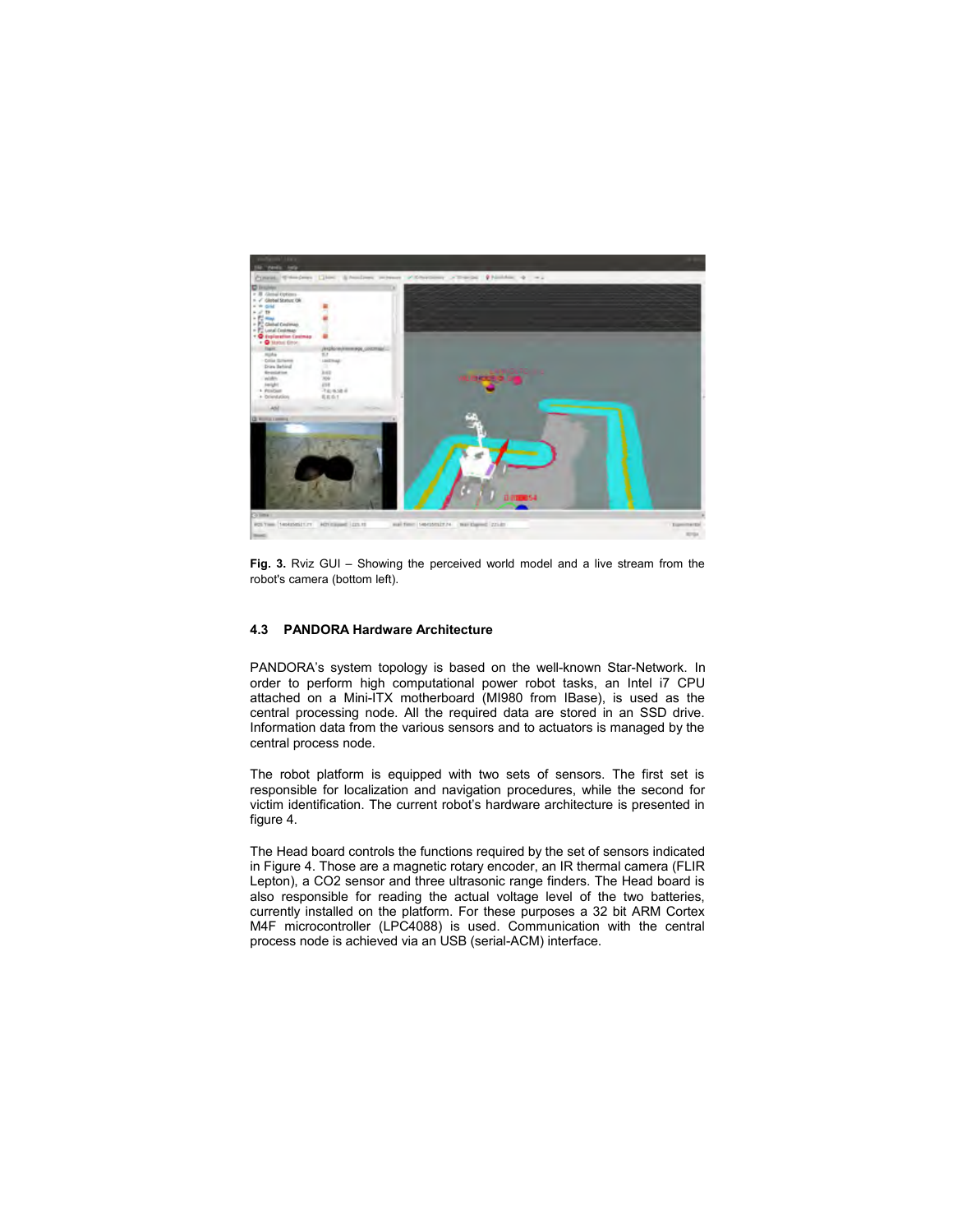A set of stand-alone sensors are currently installed on the robot platform:

- Two Web cameras: Used by QR and Hazmat detection procedures.
- Hokuyo UST-20LX or alternatively Hokuyo URG-04LX: Laser Range Finder (LRF), used for mapping, localization and navigation procedures.
- Leddar Range Distance Sensor: Used for localization and navigation procedures. Also used as auxiliary to the ultrasonic range finder sensors.
- Xtion Pro: RGB-D camera used for identification procedures. Can also be used for localization and navigation.
- PNI Sensor Trax AHRS: Inertial Measurement Unit (IMU). Used for localization and navigation procedures. This unit is also currently used for the stabilizer module.

Two Pan & Tilt modules are currently installed. The first one is used for motion control of the head of the robot. The head of the robot carries the victim identification sensors. The second one controls an RGB-D camera and the thermal camera, currently installed on the base of the platform's chassis. Furthermore a stabilization platform is employed in order to ensure leveled readings from the LRF sensor regardless of the robot's inclination.

The main motion of the robot is achieved by four MAXON brushless DC motors, one for each wheel. Each motor is connected on an EPOS2 module motor controller. The motor controllers are all connected on a CANBus, thus each motor can be controlled separately. The central process node communicates with the motor control devices attached on the CANBus, via an RS232 interface.

In order to enable easy debugging of the hardware components and their intercommunication, a detachable module with an embedded microcontroller and an LCD screen can be connected to the Head board microcontroller and probe the system for correct functionality and possible errors.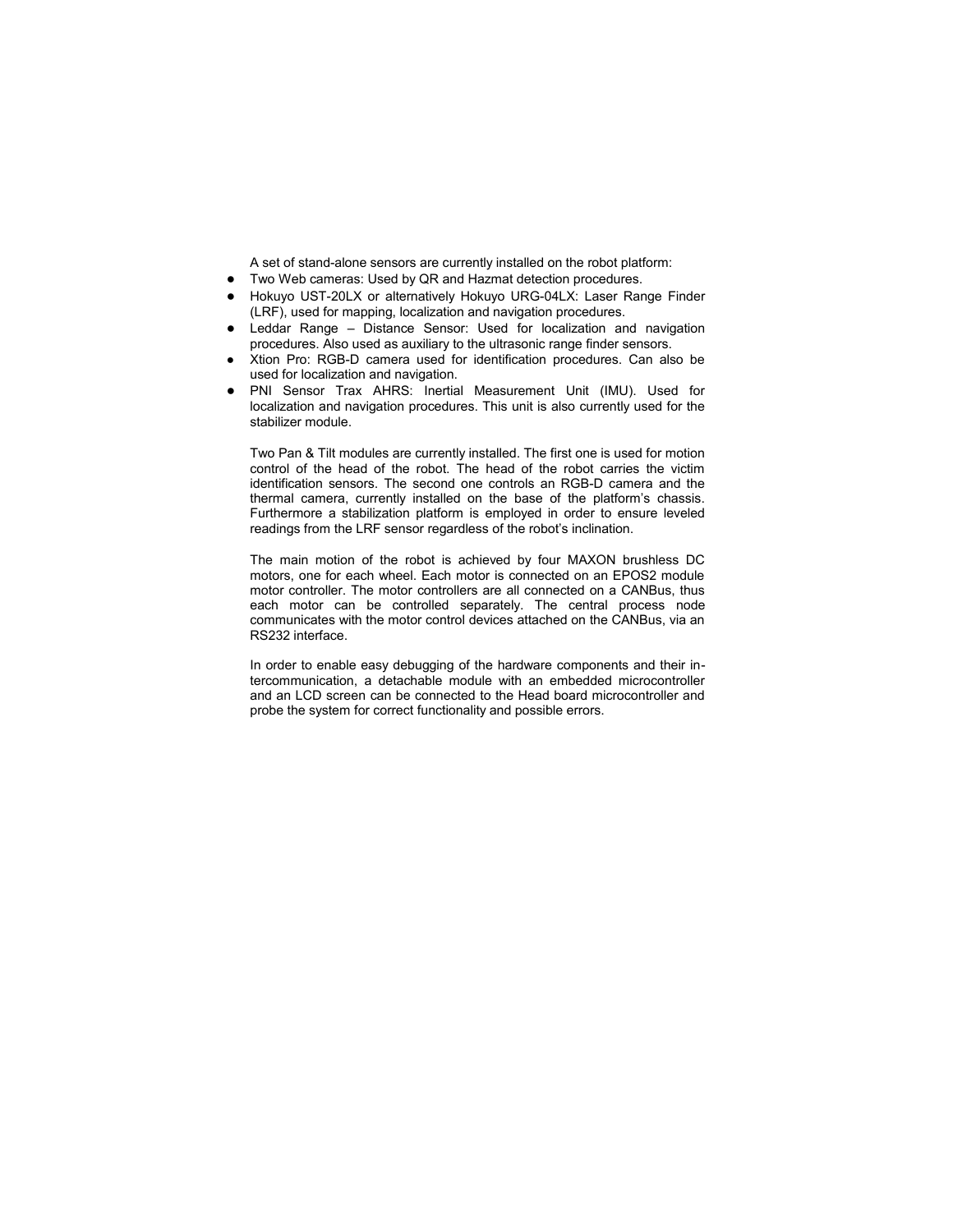

**Fig. 4** PANDORA hardware architecture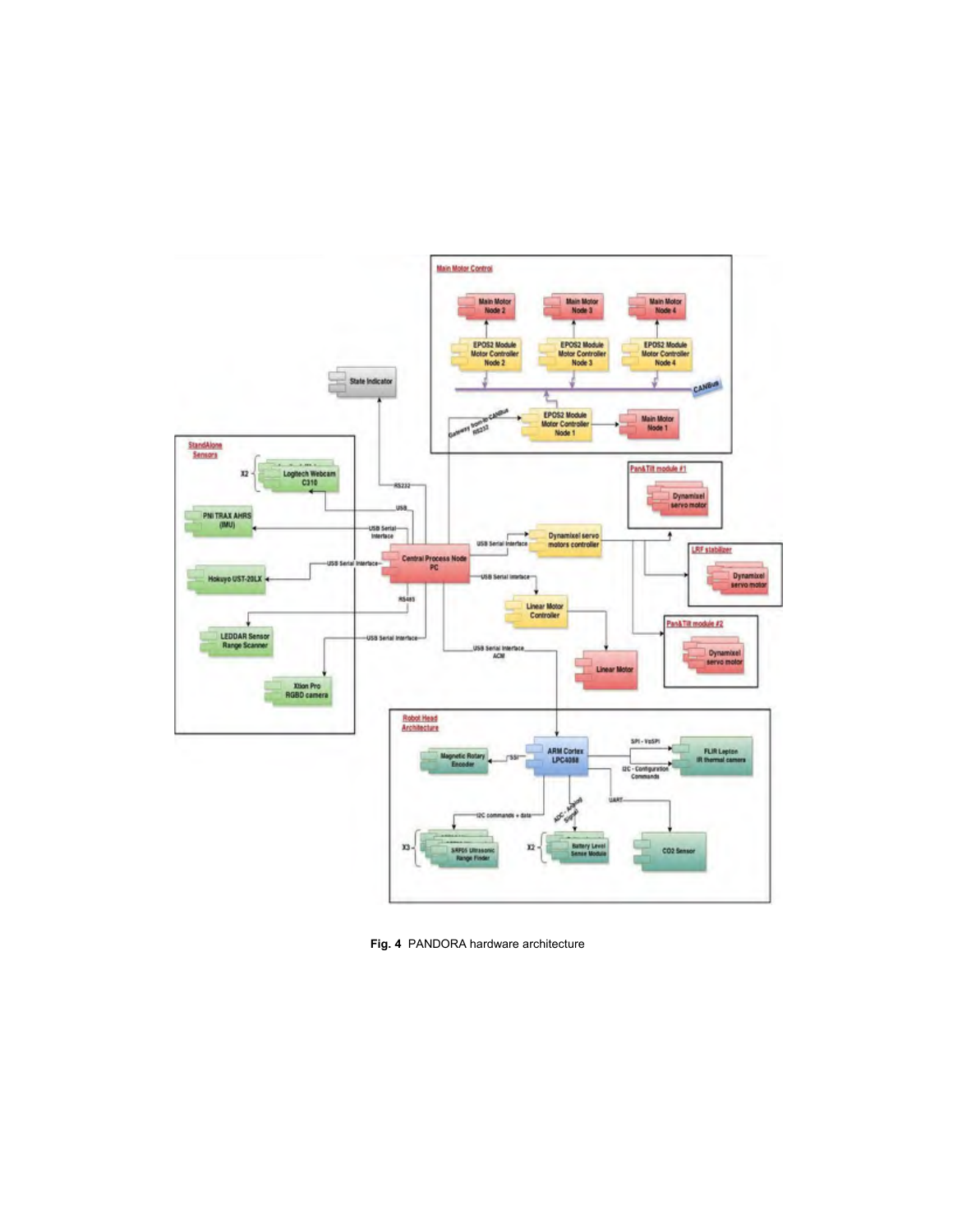### **5. Map generation/printing**

# **5.1 SLAM**

The 2D mapping algorithm used by the PANDORA team is CRSM SLAM [3], [4], where CRSM stands for Critical Rays Scan Match. CRSM SLAM relies solely on the Hokuyo LRF sensor. A metric map and specifically an occupancy grid map is generated, where each cell holds the probability to be occupied.

CRSM SLAM comprises two key features: the ray selection and the scan matching procedures.

- **Ray selection:** In order to reduce the execution time and computational requirements of the algorithm, a ray-picking method is employed. Specifically the only rays participating in the scan match procedure are the "critical" ones. A ray is denoted as "critical" if it provides additional information in comparison to the mean information gain extracted from the laser scan, or in other words if the specific ray can be described as a feature of the scan. Ray selection is performed via heuristic methods which include extracting the scan parts and picking rays accordingly to local ray density.
- **Scan matching:** The rays picked from the previous step are used for the scan matching procedure. The method employed is a hill climbing algorithm, and specifically RRHC (Random Restart Hill Climbing) [5]. Scan matching is deployed to calculate the geometrical transformation between a laser scan and its predecessor. RRHC is a simplified form of a genetic algorithm that involves just one individual. In CRSM SLAM's case the RRHC genome is  $G = [D_x, D_y, D_{\text{theta}}]$ , i.e. the geometrical transformation, where  $D_x$ ,  $D_y$ ,  $D_{theta}$  are the changes in the robot's x,y and angle coordinates. RRHC finds the most accurate G that better aligns the current scan with the global map.

Once the correct geometric transformation is acquired, the occupancy grid map as well as the robot's pose is updated. The algorithm is obviously iterative and the typical iteration frequency is 10Hz, of utmost importance, as the computations must be performed at real time. The result of the CRSM SLAM is shown in Figure 5.

CRSM SLAM has the disadvantage of providing a two dimensional space representation, something that is rather limiting for advanced autonomous navigation capabilities. Thus, a 3D variant of CRSM SLAM is created. In order to do so, a depth providing sensor is required, which in our case is the Xtion Pro platform. The measurements required consist of a point cloud including the distances of the environment in a grid formulation of 640 to 480 pixels.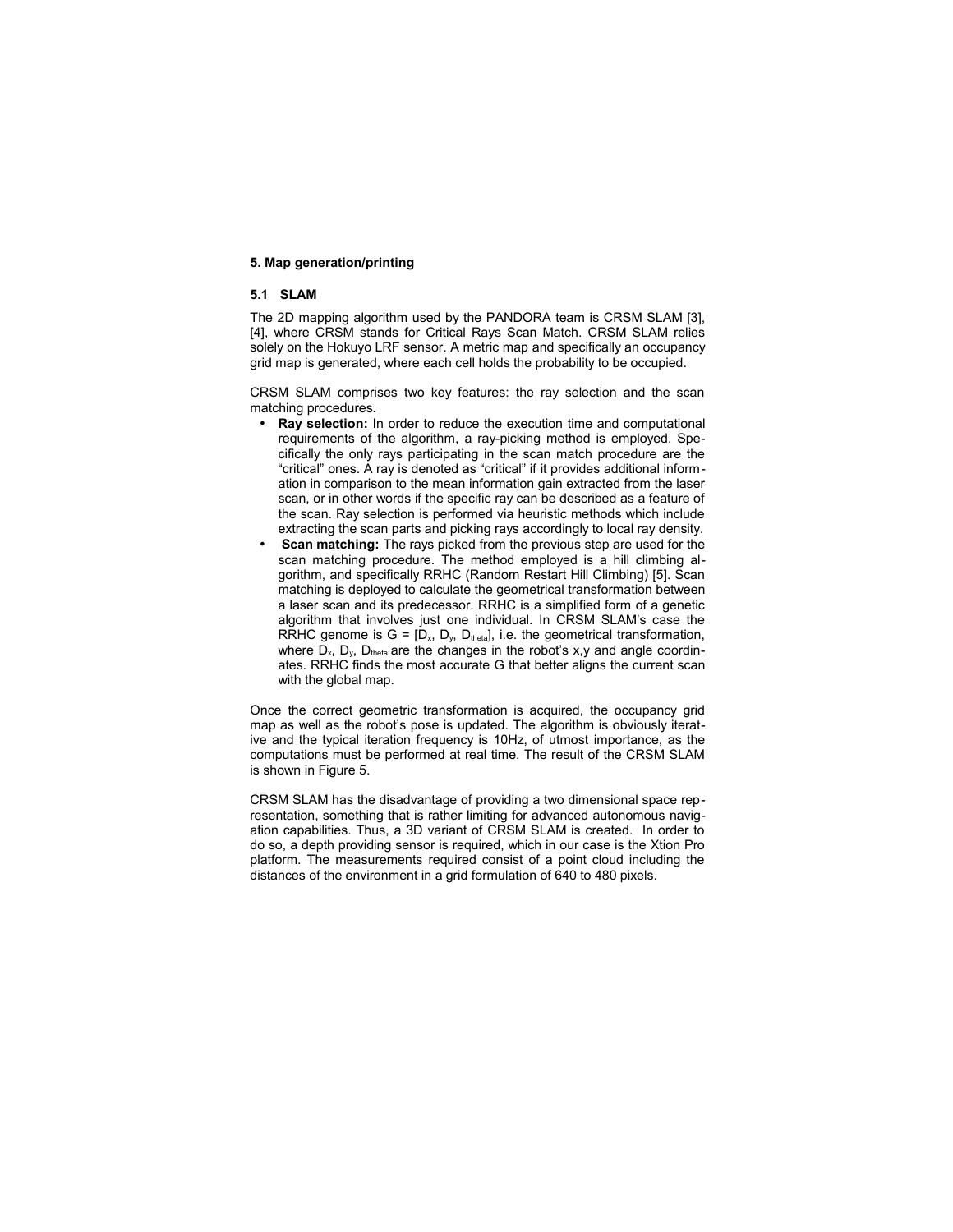

**Fig. 5:** CRSM SLAM result

Since the direct employment of the entire point cloud in a scan matching algorithm is impossible to be performed in an – almost – real time manner, a similar heuristic ray picking method to the CRSM SLAM will be employed. This time, the selected entities that represent the 3D scan's features, may not be just points, but even more advanced ensembles of rays, like lines or corners.

Finally, a dimension reduction technique will be used in the 3D scan match that derives directly by the conjunction of the initial CRSM SLAM with a 3D mapping algorithm. Since CRSM SLAM provides accurate enough measurements about the [x, y, yaw] coordinates of the robot, the 3D scan matching algorithm take these as input, and reduces the computational requirements by searching in the [z, roll, pitch] dimensional space.

The produced 3D map will have the form of an Octomap [6] and will be employed from the autonomous navigation module to perform path optimization techniques, in order to ensure safe and efficient robot navigation.

Finally, the 2D map produced by the CRSM SLAM or a horizontal slice of the product of the 3D slam, will be transformed to a Geotiff form.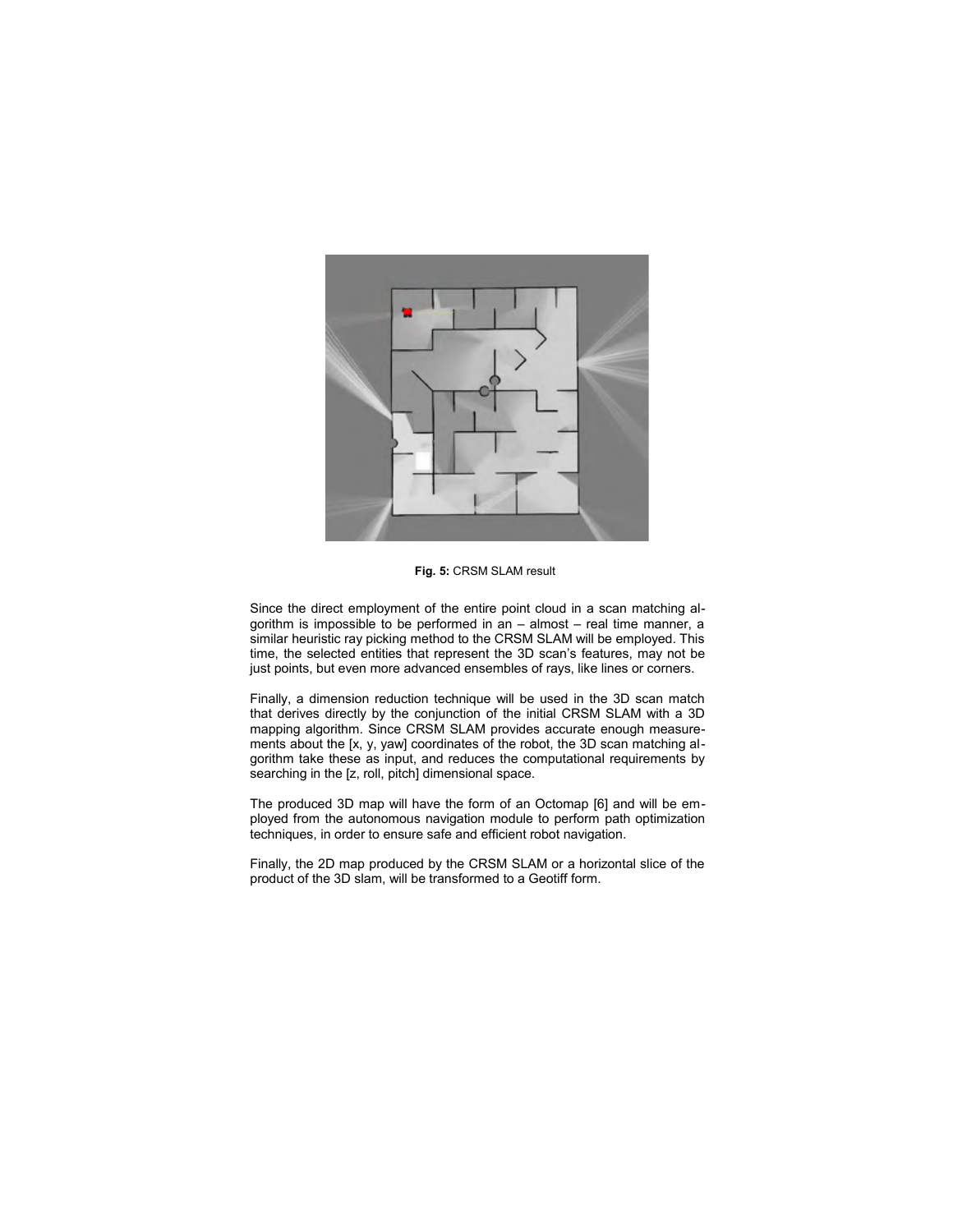### **5.2 Navigation**

PANDORA's navigation module combines state of the art techniques and algorithms, regarding path planning in 3D cluttered environments. Our path planning approach is oriented in environment exploration and full space coverage. As the main goal of the mission is to identify victims, as "covered" is denoted the space investigated by sensors responsible for victim identification. Navigation module comprises four sub-modules: the *Global Planner,* the *Local Planner,* the *Target Selector* and the *Navigation Controller.*

*- Global Planner* is responsible for generating a path, given a goal in space, without taking into consideration the kinematic constraints of the vehicle (holonomic constraints). We use OMPL (Open Motion Planning Library) [7], to solve path planning in 3D, using an efficient octree-based [8] representation of the 3D world. OMPL takes care of the computationally intensive task of collision checking between the mobile platform and obstacles, using FCL (Flexible Collision Library) [9].

*- Local Planner* is responsible for generating a trajectory, given a path as input (previously generated by the *Global Planner),* with respect to the kinematic constraints of the vehicle. The *Local Planner* performs 3D collision checking with obstacles using FCL, but the search for commands controlling the translational and rotational velocity of the robot is carried out directly in the space of velocities. This is done by reducing the search space to a *dynamic window* [10], which consists of the velocities reachable within a short time interval.

- *Target Selector* is responsible for selecting the next goal that the robot will move to. It uses heuristic and probabilistic approaches to optimise an objective function. *Target Selector* takes as input the 3D representation of the world and a 3D coverage patch dictating the amount of the environment covered by sensors responsible for victim identification, both in Octomap representation. The output goal can be an approach point of a possible victim (if such a victim has been identified by other modules) or a point in space which serves best the particular exploration strategy.

- *Navigation Controller* plays a critical role, as a coordinator of all the above sub-modules. *Navigation Controller* distributes all the necessary information between the different sub-modules and coordinates the communication between them. Additionally, it is responsible for recovery behaviours in case the robot is incapable of moving (stuck situation) or doesn't have enough information to proceed with target selection and path planning.

# **5.3. Data fusion**

The Data Fusion module is responsible for filtering out the messages generated by PANDORA sensors  $(CO_2,$  Thermal camera, sound module). It stores thresholds of all sensors, denoting the probability values of an eligible valid measurement. Given that a sensor measurement exceeds the threshold, Data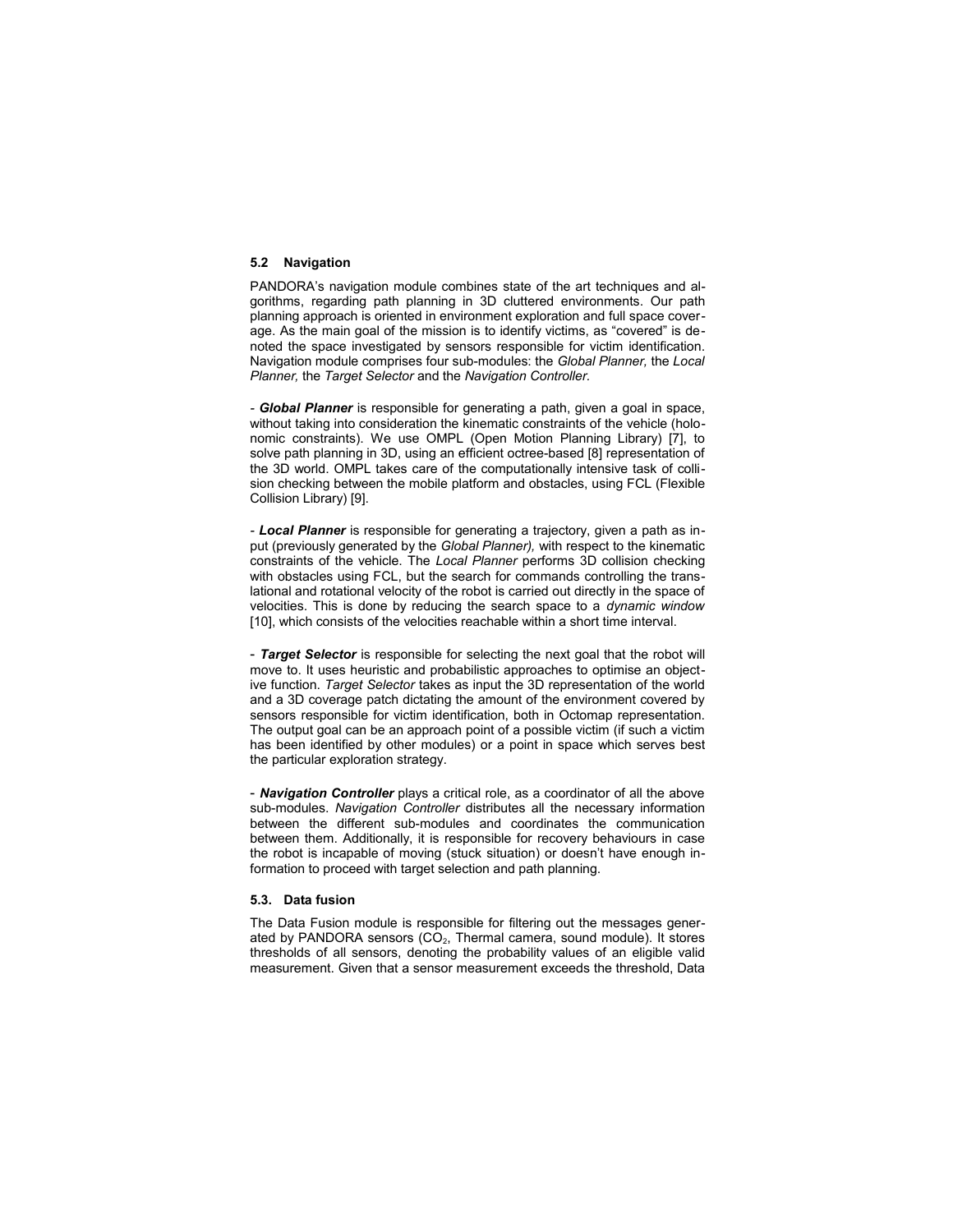Fusion informs the Agent, also providing details. One should mention that thresholds are not hard-coded and are not crisp; an elaborate data fitting scheme has been introduced in order to tune raw sensor input before accepting them. Furthermore, based on the proper modeling of data sources, sophisticated machine learning mechanisms for anomaly detection are applied in order to exclude any abnormal behavior of sensors. Messages communicated by Data Fusion abide by a predefined uniform format, containing the sensor type, the probability of a measurement to be valid, and its direction, in case the sensor is directional.

Apart from its basic functionality, Data Fusion also blends low-level sensor measurements and high-level data from Navigation and Vision in order to create an advanced strategy for victim identification. Probabilistic, density-based and kernel machine approaches will be considered in order to build a robust data fusion mechanism.

# **6. Sensors for Navigation and Localization**

The PANDORA robotic platform is equipped with several sensors in order to determine its current position and its distance from various objects. These sensors are discussed next.

# **6.1 Laser Range Finder**

For map creation the Hokuyo URG-04LX<sup>2</sup> Laser Range Finder (Figure 6) has been installed. It has a viewing angle of 240° and a detection range of 20mm up to 4m. The angular resolution is 0.36°, which gives 667 measurements in a single scan, while its linear resolution is 1mm. Measurement accuracy varies from 10mm (for distances from 20mm to 1m) to 1% of the measurement for distances up to 4m (Figure 6). It operates on 5V DC (possible error of +/- 5%) and has a current consumption of 500mA.



**Fig. 6.** Laser sensor (Hokuyo URG-04LX) and its field of view

For longer distances the Hokuyo UST-20LX<sup>3</sup> Laser Range Finder (Figure 7) can be alternatively used. It has a viewing angle of 270-degrees and a detection range of 20mm up to 20m. The angular resolution is 0.25-degrees, which gives 1080 measurements in a single scan. Positions of objects in the

https://www.hokuyo-aut.jp/02sensor/07scanner/urg\_04lx.html

<sup>3</sup> http://www.hokuyo-aut.jp/02sensor/07scanner/ust\_10lx\_20lx.html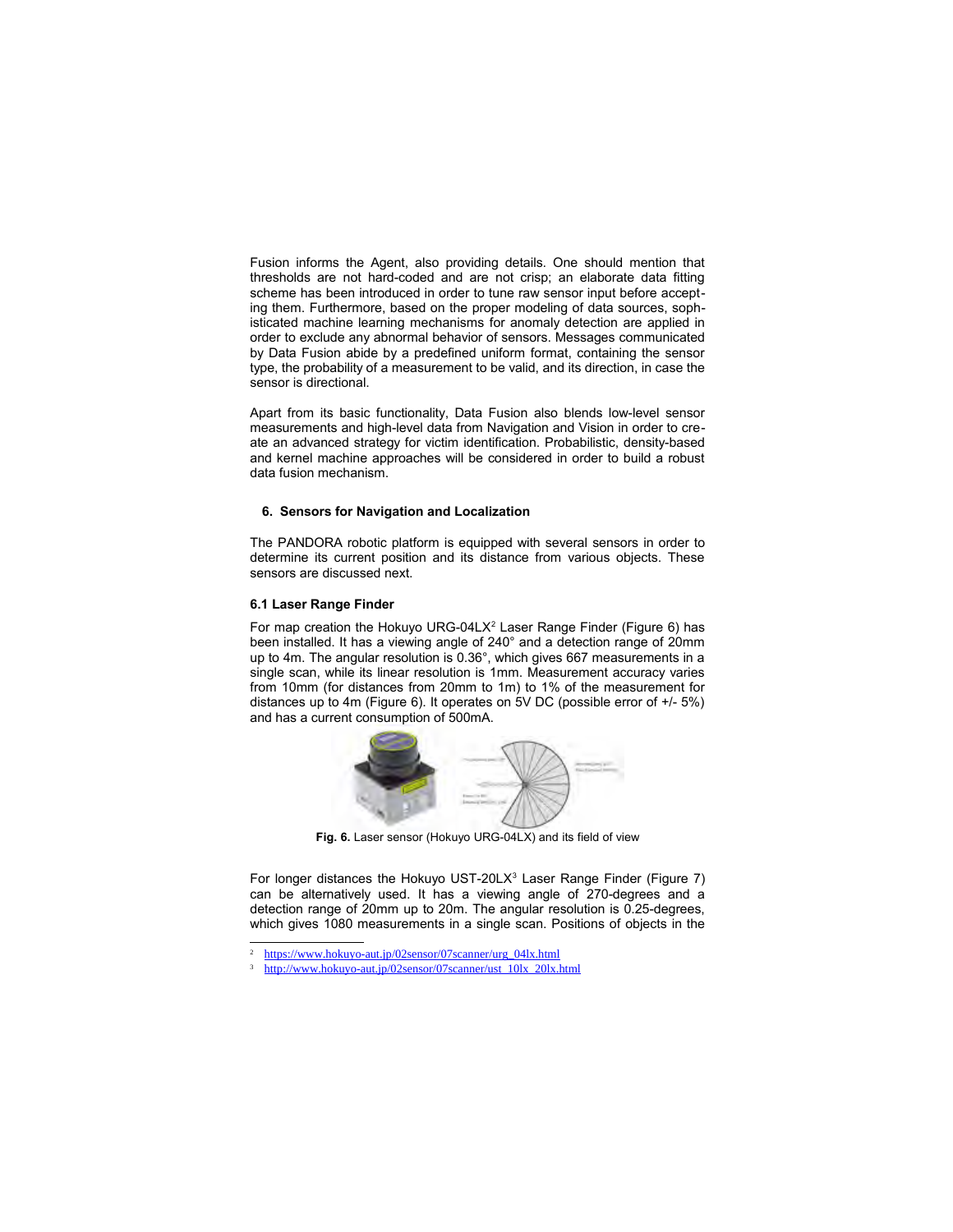range are calculated with step angle and distance. It operates at 12V (or 24V) DC and has a current consumption of 150mA.



**Fig. 7.** Laser sensor (Hokuyo UST-20LX) and its field of view

#### **6.2 Ultrasonic Sensors**

Three ultrasonic SRF05<sup>4</sup> sensors (Figure 8) are situated around the robot. They communicate via the I2C bus with the ARM CortexM4F microprocessor, publishing a pulse with width proportional to the distance of the object. Their power consumption is very low (approx. 0.02W). In the front part of the vehicle they will be used to prevent the vehicle from bumping on obstacles. SRF05 sensors have a detection range of 3cm to 4m and will be used as a complement to the Laser Sensor.



**Fig. 8.** Devantech SRF05 Ultra Sonic Ranger

### **6.3 Leddar Range Finder**

In order to perform z axis estimation, as a part of the SLAM algorithm, the LEDDAR M16<sup>5</sup> sensor module is installed (Figure 9). The Leddar M16 Sensor Module is an advanced sensing solution that combines 16 independent active elements into a single sensor, resulting in rapid, continuous and accurate detection. It has a 45 degree horizontal field of view and a detection range of 0 to 100 meters, while its linear resolution is at 10mm. Measurement accuracy is 5cm at a range of 100 meters. It operates at 12V DC and has a power consumption of 4W. Communication with the host device is achieved via RS485 protocol.

<sup>4</sup> http://www.robot-electronics.co.uk/htm/srf05tech.htm

<sup>5</sup> http://leddartech.com/en/products/leddar-m16-module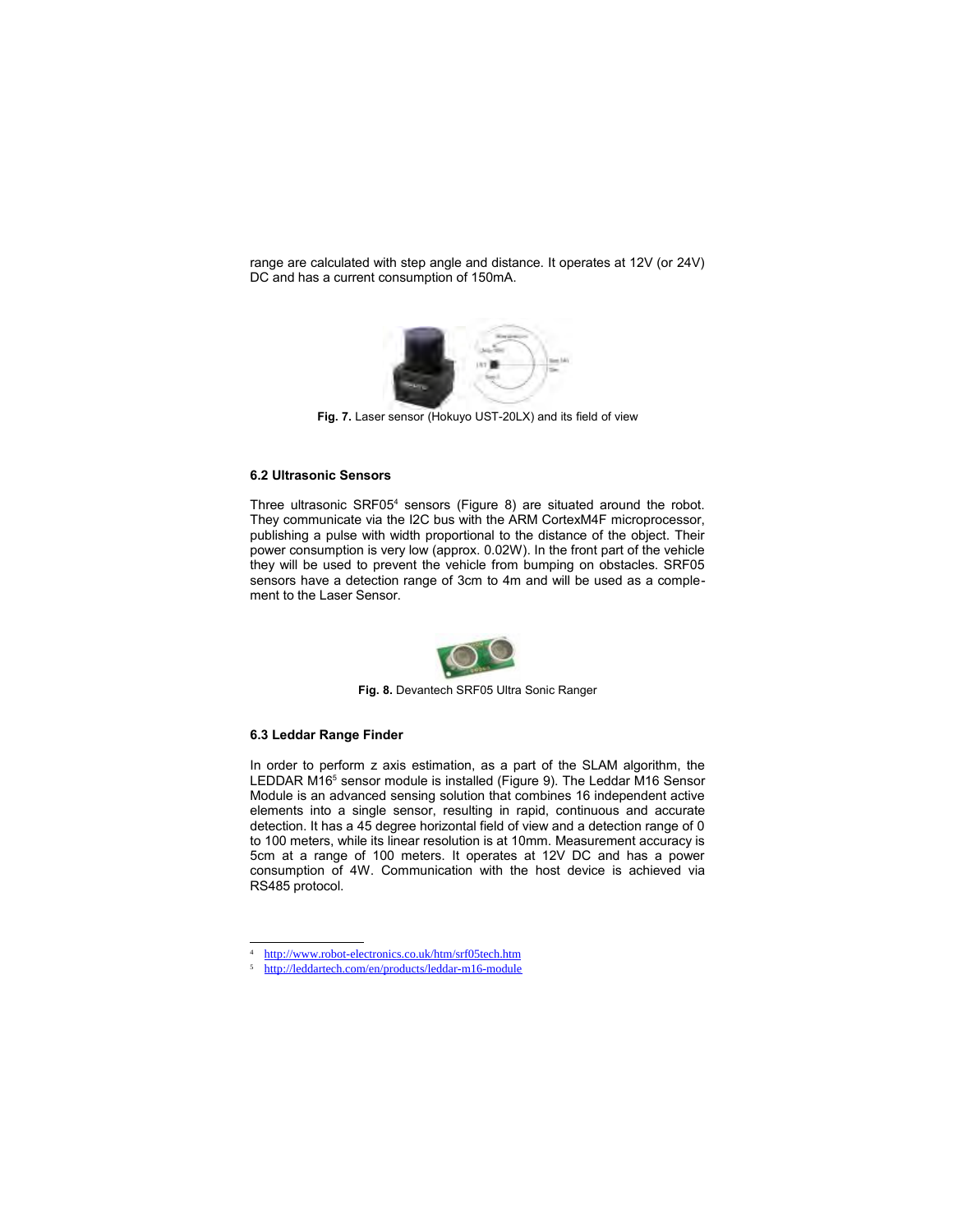

**Fig. 9** The Leddar M16 sensor and its field of view

# **6.4 RGB-D sensor**

As RGB-D sensor, the ASUS Xtion Pro live<sup>6</sup> (Figure 10) is used. It features an RGB camera and an IR depth imaging sensor. In this manner an RGB-D video, a depth image and a point cloud are produced. It exhibits an angular Field-of-View of 57 and 43 degrees, horizontally and vertically, respectively, with a frame rate of 30 Hz, a spatial range of 640 x 480 and a nominal depth resolution of 1 cm in 2 m distance. In the context of PANDORA, the RGB-D sensor is used primarily in computer vision and SLAM. SLAM uses the output point cloud to construct a 3D map, whilst the depth and RGB images are used in PANDORA's computer vision module in order to detect certain visual key features, such as QR codes and possible victim places.



**Fig. 10.** The utilized RGB-D camera: ASUS Xtion Pro live

# **7. Sensors for Victim Identification**

A number of different sensors have been installed and are utilized providing input to sophisticated detection algorithms, in order to accurately identify a victim and pinpoint his/her location. Specifically, a multimodal vision system, thermal sensors, a CO2 sensor and two different microphone arrays are being used. Sensor results are then fused to determine the behavior of the robot.

http://www.asus.com/Multimedia/Xtion\_PRO\_LIVE/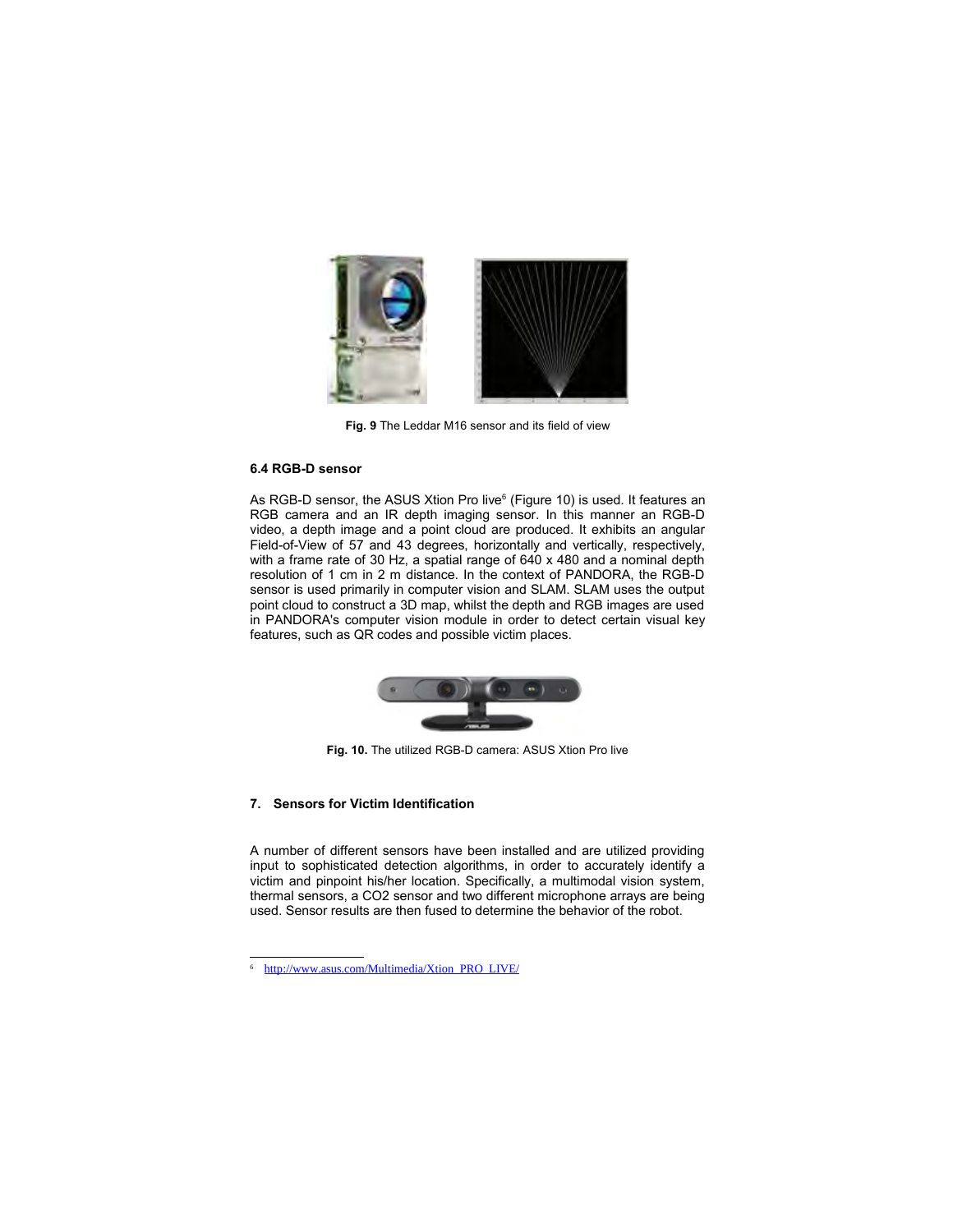### **7.1 Vision**

A multimodal vision system has been implemented in order to enhance the various aspects of the victim identification task. The core of the system is an RGB-D camera a thermal camera and two (or probably more) web cameras. This core module allows for both classical image processing techniques to be combined with depth-based features and imaging approaches in order to better serve the vision requirements.

During *tele-operation*, the RGB camera transmits a video stream to the control station, for the operator to have a visual sense of the robot's surroundings in real time.

All vision modules have been developed in C++ and heavily exploit OpenCV libraries [11] through ROS. PANDORA *Vision* provides the following functionality:

*- Hole detection and localization.* Detection is performed by fusing the information extracted by two separate modules:

- i. Enhanced depth-based edge detection of a denoised and iteratively processed version of 2D scene image is used to detect closed boundaries, which are then considered as BLOBs. There is a sequence of complementary processing tasks, namely: a) noise elimination in terms of depth artifacts detection and restoration using multimodal parametric interpolation /filtering; b) edge detection and thresholding followed by multi-parametric binary image enhancement to serve edge denoising (i.e. edge dilation, thinning, unwanted edges removal, edges validation, spatial boundaries boosting and final pruning); c) BLOB detection and validation; d) checking and final recognition /exporting of detected holes.
- ii. Edge detection of a denoised version of 2D scene image is used to detect closed boundaries which are considered as BLOBs [12]. Parts of the depth-oriented methodology is utilized and adapted for the case of RGB images, in combination with standard colored image BLOB detection. The processing chain is organized in the following main phases: a) detection of areas neighboring to wall surfaces by means of color and structural segmentation of the scene image; b) extraction of dark regions that usually correspond to holes via intensity thresholding; c) hole detection enhancement, taking depth information into consideration.

Fusion of the above cues results to connected components at the locations of holes on a single image. Time persistent BLOBs are detected as holes. Size and shape constraints enhance detection accuracy, while closer view decisions might be engaged (after vision and data fusion) in order to further improve detection accuracy. Localization consists of 2D information and corresponds to the specification of the direction at which the hole is detected. Most of the above techniques, especially the ones that are involved in the depth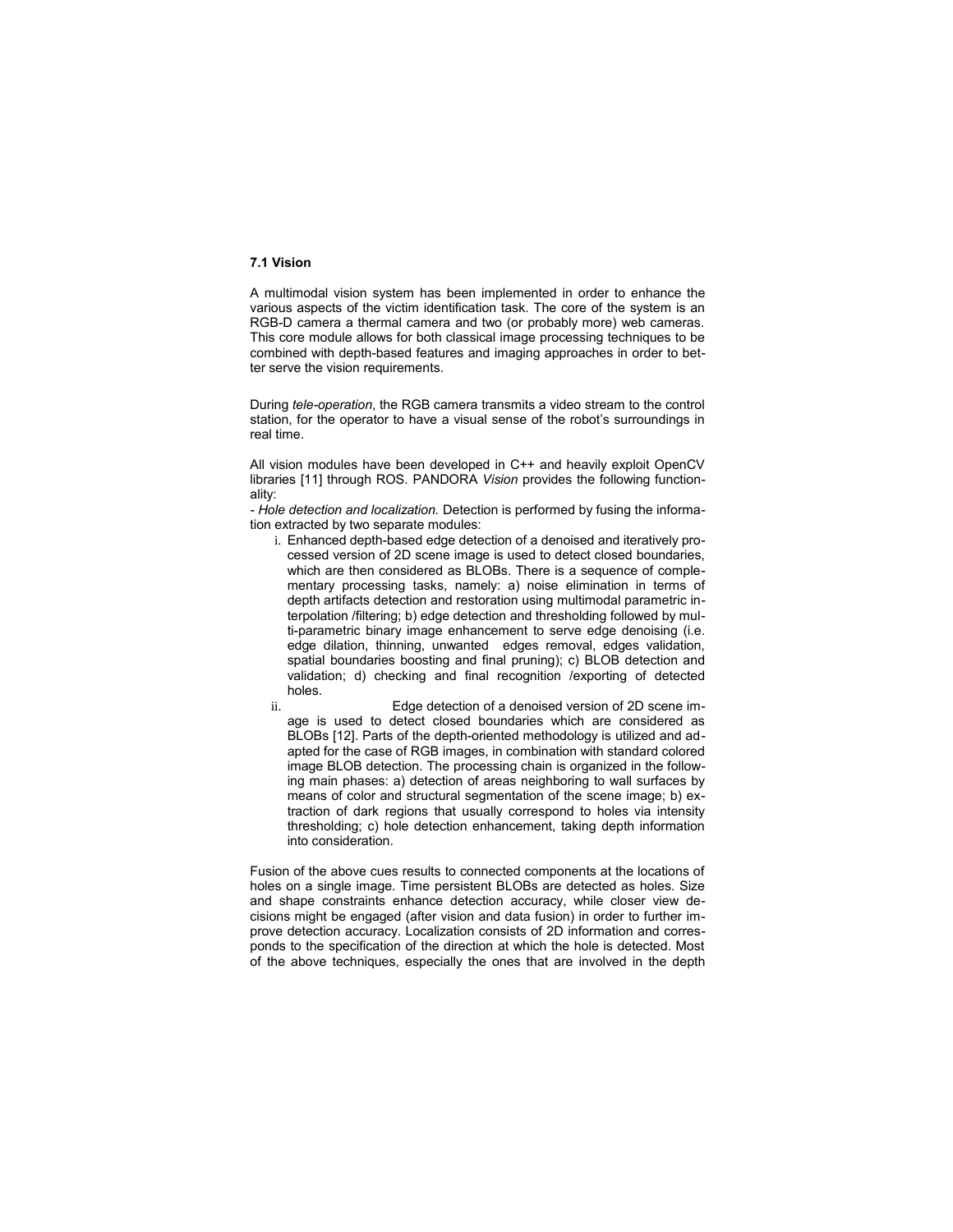imaging processes, are based on newly introduced algorithms, avoiding computationally heavy point cloud detection and 3D image reconstruction procedures, thus increasing the CPU performance.

- *Victim detection.* A superset of RGB-D-T features is utilized, including color depth and thermal – related metrics, along with their structural features and classical face recognition features /algorithms [13]. A support utility allowing training on a custom set of objects has been developed to allow for replacing real human faces by other human-like artifacts (e.g., dolls). In addition to the above, masks of the detected-BLOBs are also utilized in combination with -within BLOBs- depth and structure variation metrics to further validate the binary face (/victim) detection outcome.
- *Motion detection.* A video motion detection module has been implemented in order to facilitate the victim identification task. The current system is triggered by a high possibility BLOB detection message and it operates while the robot is not moving. Frame and multi-frame differencing are adopted as in case of [14], in combination with adaptive foreground / background segmentation, by means of iterative exponential averaging in timespace or wavelet domain [14] - [15]. The last algorithm initiates taking the first frame as the background image, and proceeds by iteratively updating the background by exponential averaging past values with the new intensities of the non-moving pixels. A threshold, which is also iteratively updated through exponential averaging, is used to separate moving pixels from still regions. The extracted motion is estimated as the absolute difference between the frame intensity and the background image, in a per-frame basis. This method is relatively fast and computationally inexpensive, while its adaptive nature allows for fast adaptation and satisfactory performance, even in poor lighting conditions, and especially in cases that background objects are not changing. Once video motion detection is engaged, motion analysis runs for a short time period (a few seconds) quantifying the estimated motion activity. Then, by comparing with a predefined threshold, a decision is taken whether victim motion is present or not.
- *Hazmat and Eye chart pattern detection.* A general purpose logo detection algorithm has been developed for detecting specific flat shape patterns been robust by applying affine transformations [16] - [17]. The algorithm is trained to recognize a pattern on the basis of the SIFT [18] salient point descriptors – their value and the geometry of their locations. Test images are processed for the extraction of SIFT local points and a greedy procedure is followed in order to obtain the best possible alignment of pattern's local descriptors to the (many) similar descriptors of the test image. A K-D tree is used for speeding up this procedure. Geometric compatibility combined with appearance compatibility (measured as the similarity between the descriptors) is used to determine whether the pattern appears on the examined image. The same process is repeated for each pattern.
- **QR code detection**. For the purpose of detecting and decoding QR codes, the use of Zbar, a dedicated bar code recognition API is used. In addition, a camera selection and configuration procedure was conducted, focusing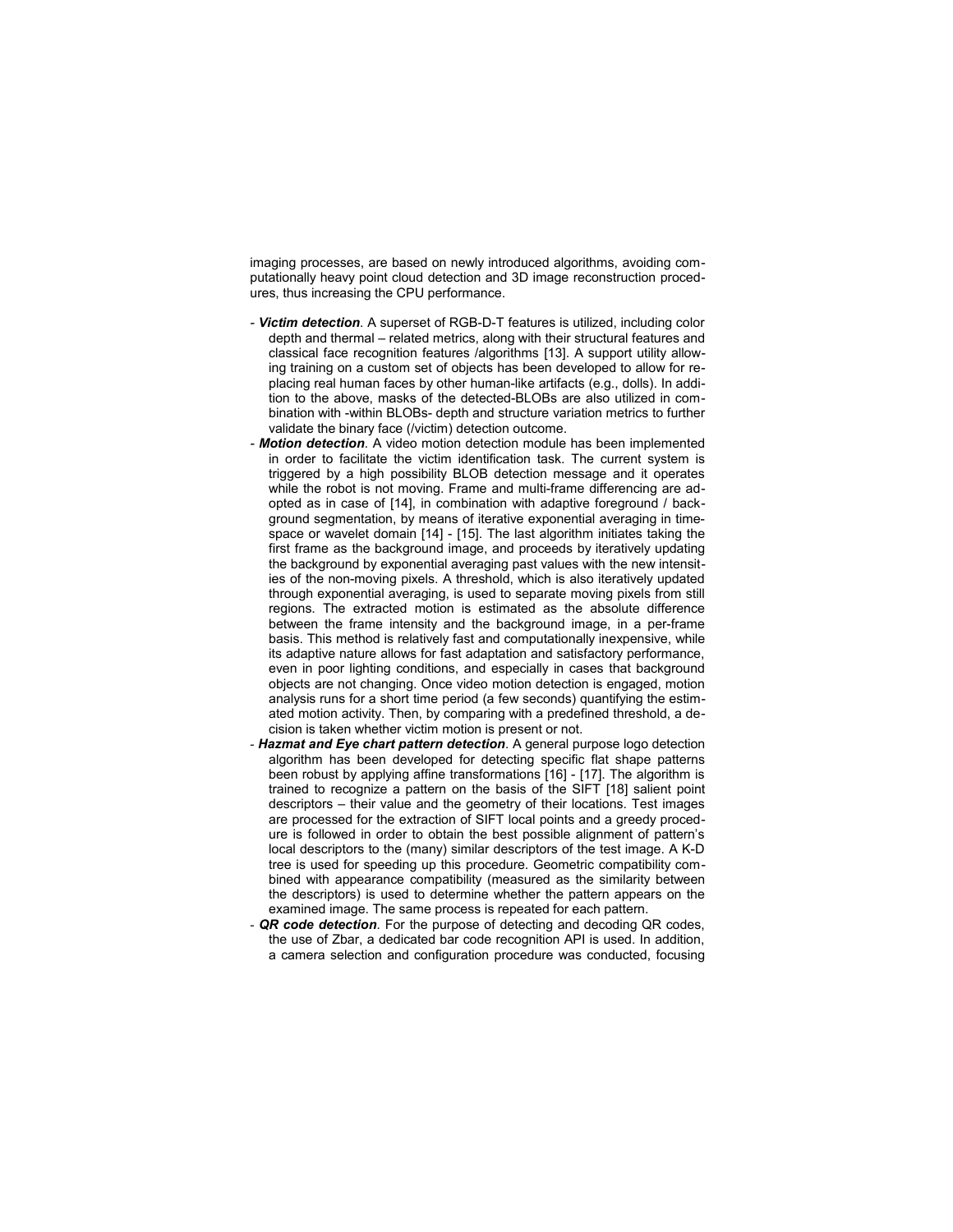on smaller size *QR code* detection accuracy improvements. Hence, additional high resolution and intensity monochrome cameras with wide field of view were tested and are utilized for the purpose of more demanding *QR code*, but also *Hazmat* and *Eye chart pattern* detection. For this year it was decided to equip the autonomous platform with a pair of cameras exclusively used for QR detection.

- *Landolt-C detection.* Another task that was incorporated in order to further analyze and improve the object identification and discrimination capabilities of the vision system is the *Landolt-C* recognition module. The method is based on a modified concentric circle detection algorithm [19], utilizing edge gradient direction estimation along with various searching rules and voting decision schemes. As a result, the center of the concentric /nested *Landolt-Cs* is provided, as well as their number and the orientation. The proposed method is characterized by relatively fast execution and high detection accuracy, especially in cases that high resolution camera is used.

### **7.2 Temperature**

We consider that temperature differences in the environment could imply victims. Thus we have installed a long-wave infrared (LWIR) camera, in order to compare temperature values, find fluctuations and make an estimate of a victim's position, if one is detected. The FLIR LEPTON (Figure 11) is a LWIR camera module designed to interfere easily into native mobile-device interfaces. It captures infrared radiation input in its nominal response wavelength, from 8 to 14 microns. It has a Focal Array Plane (FPA) of, 80(h) x 60(v) active pixels, with active thermal sensitivity less than 50mK (Kelvin), 51 degrees horizontal typical field of view and 63.5-degrees diagonal.



**Fig. 11** The FLIR LEPTON camera and a typical image

The FLIR LEPTON LIWR<sup>7</sup> camera is connected on an ARM-based microcontroller. It provides a command and control interface (CCI) via a twowire interface similar to I2C. Frame transfers are provided through the LEPTON video-over-SPI protocol (VoSPI) allowing efficient and verifiable transfer of video over a SPI channel.

http://www.flir.com/cores/content/?id=66257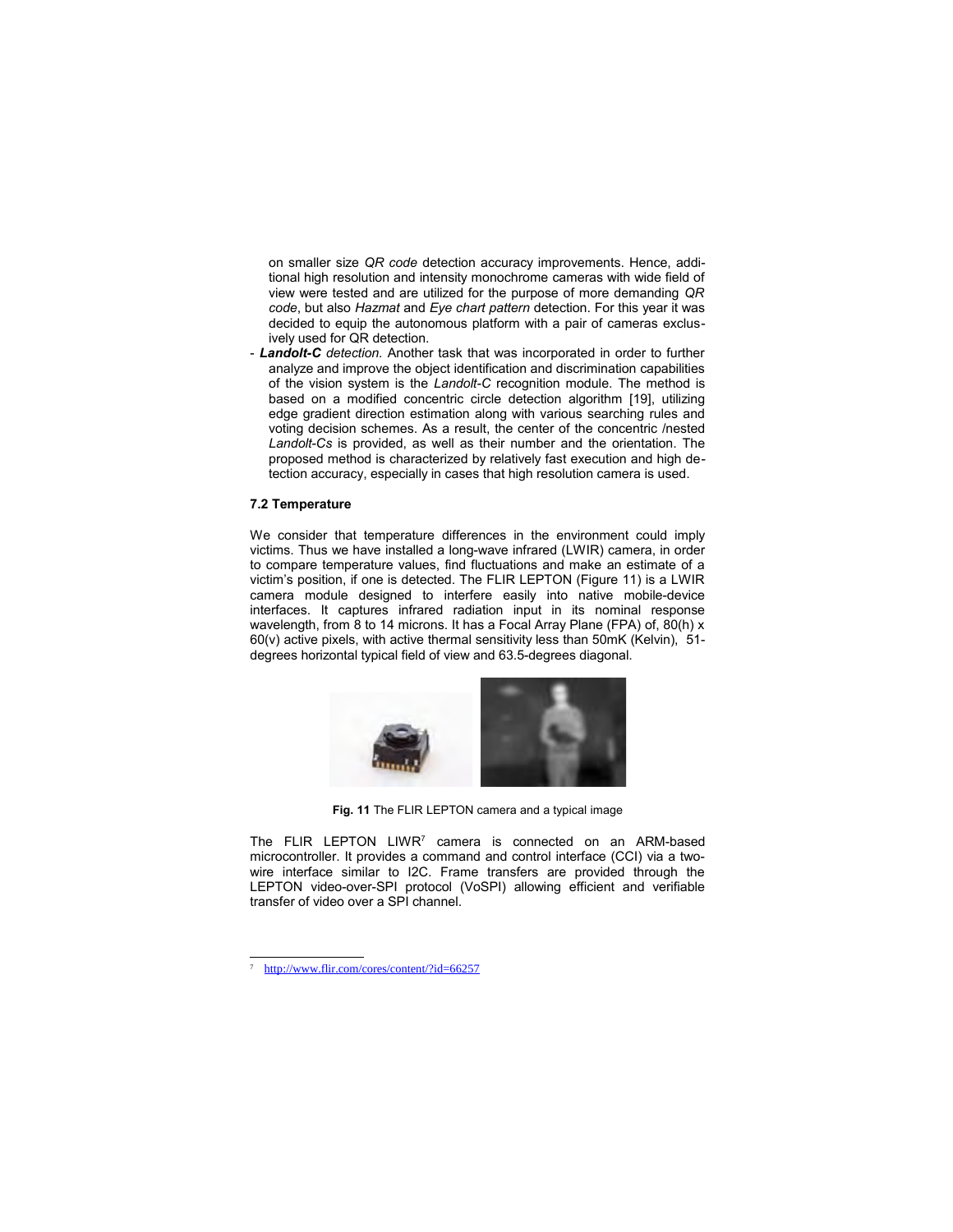#### **7.3 CO2 sensor**

The  $CO<sub>2</sub>$  sensor (Figure 12) measures the concentration of  $CO<sub>2</sub>$  gas in the environment. For the detection of the human respiration, we simply track fluctuations in the concentration of  $CO<sub>2</sub>$  in the air. The selected sensor can detect concentration of  $CO<sub>2</sub>$  gas, from  $0 - 50,000$ ppm.



Fig. 12. DYNAMENT<sup>8</sup>, Premier High Range Carbon Dioxide Sensor, Non-Certified Version Type MSH-P-HCO2/NC

# **7.4 Sound**

Pandora's sound system implements two different spatial audio processing units that can be alternatively and/or collaboratively utilized in order to serve audio event detection and sound source localization.

The first module is a prototype coincident microphone array consisting of 4 miniature electret microphones with cardioid pickup, favoring the implementation of energy-based (direction of arrival) localization, along with feature-based audio event detection-segmentation. The approach was inspired by the soundfield microphone theory and the related sound source localization approaches, whereas multi-band estimation can be further deployed for noise reduction and accuracy improvements purposes [20] – [21]. The unit comprises the following components:

- Four electret-cardioid microphones (Figure 13) placed at the same level (considered to be the z=0 plane) and position, forming a coincident microphone array. Thus, the principal pick-up axes (main directivity vectors) form a cross shape, with each pair of successive microphones having an angular main axis distance of 90°. In geometrical terms, each microphone points on one of the four distinct directions  $x^+(1,0,0)$ ,  $y^+(0,1,0)$ ,  $x(-1,0,0)$ ,  $y(0,-1,-0)$  of the Cartesian XYZ.
- Four-channel signal conditioning circuits and analog to digital convertors (ADCs).
- The ARM Cortex M4F microcontroller

This unit is used for audio events detection (adaptive thresholding) and energy based sound source localization. Once event detection is decided, direction of arrival (DOA) localization is performed to estimate the horizontal DOA angle

<sup>8</sup> http://www.dynament.com/infrared-sensors/carbon-dioxide/premier-non-certified-carbon-dioxide-sensors.htm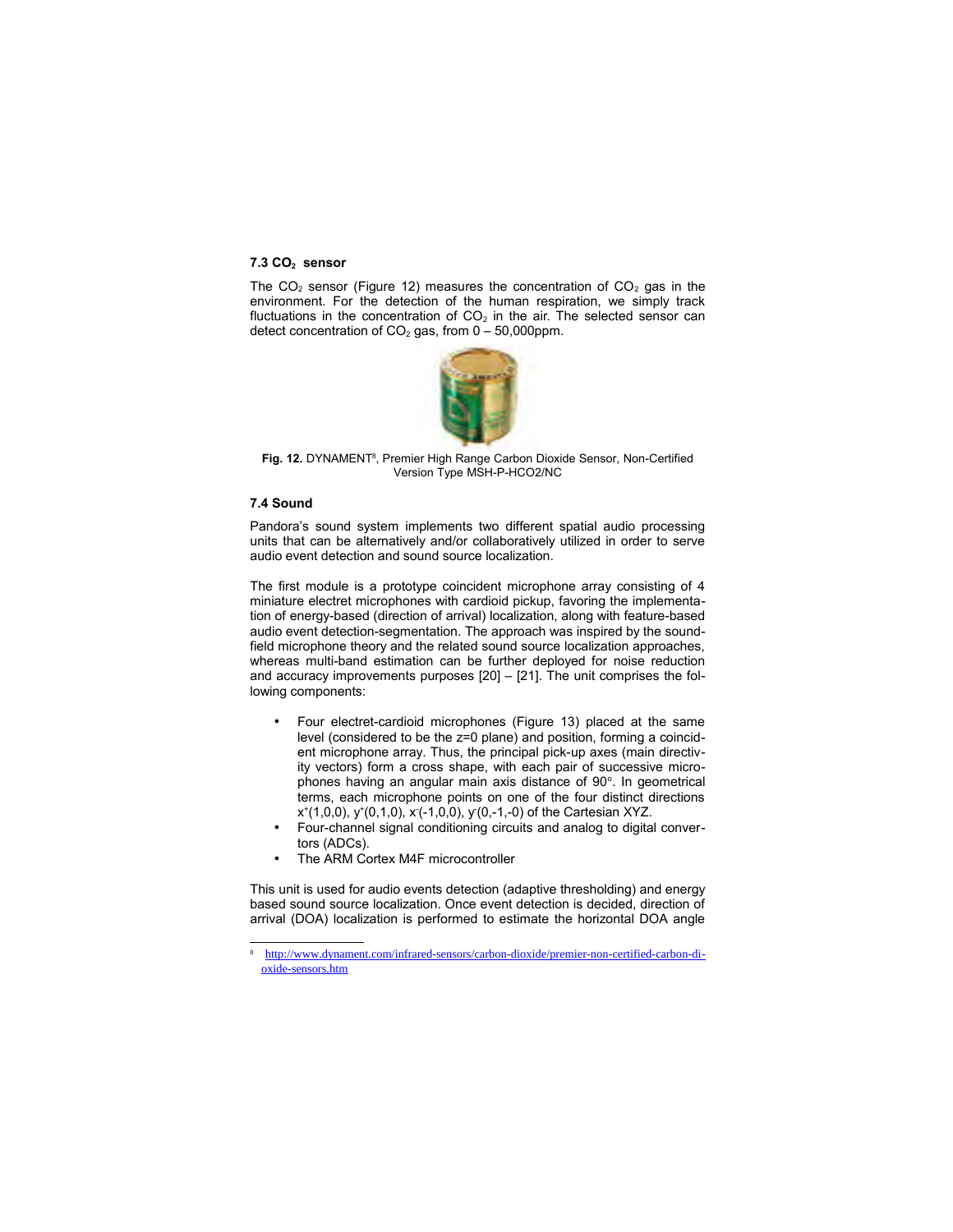(θ). Specifically, the four microphones are grouped regarding their pointing axis (x or y), in order for their signals to be sequentially subtracted  $(x^+ - x, y^+ - y)$ , thus forming two coincident, figure of eight, microphones with perpendicular main axes. In this context, the magnitude of the direction of arrival angle |θ| is easily estimated from the arctan of the energy ratio of the two figure of eight microphone signals (oriented in the y and x axes). Next, the horizontal direction of arrival is decided by estimating the quadrant where audio energy maximizes, by ordering the audio energies of the four initial (cardioid) microphones. One of the benefits of the proposed solution is its simplicity and the fact that quite low sampling frequency can be used (i.e. 8kHz), issues that makes it suitable in such applications. In addition, the algebraic subtractions between the microphone pairs offer common noise rejection and increased tolerance to omnidirectional low frequencies, reverberation noise and broadband sounds that are generated near the microphones (i.e. from the motor parts of the vehicle). Obviously, the system performs better on quitter environments that are encountered in real word rescue scenarios, while improvements are observed in audio scanning modes with the robot at standstill. On the other hand, small variations in the sensitivity, the polar and frequency response of the microphones and in the pre-amplification gains can cause errors, so that a careful calibration is needed.



**Fig. 13.** The prototype coincident microphone array consisting of four JOGA EM1.3 cardioid electret microphones.

The second audio module is built around the Kinect sensor, taking advantage of the integrated microphone array and A/D converters. The microphone array consists of four logarithmically spaced, cardioid microphones coupled with their corresponding A/D converters operating at 32bit /16 kHz. Hence, higherlevel APIs are provided for the implementation of alternative sound source localization algorithms. In particular, cross-correlation driven time delay of arrival (TDOA) and scanning of energy-maximization through delay and sum beamforming techniques are employed to estimate the direction of incoming sound waves [22] – [23]. In this context, enhanced audio signal can be extracted for further audio event detection-validation and/or feature-based sound recognition purposes.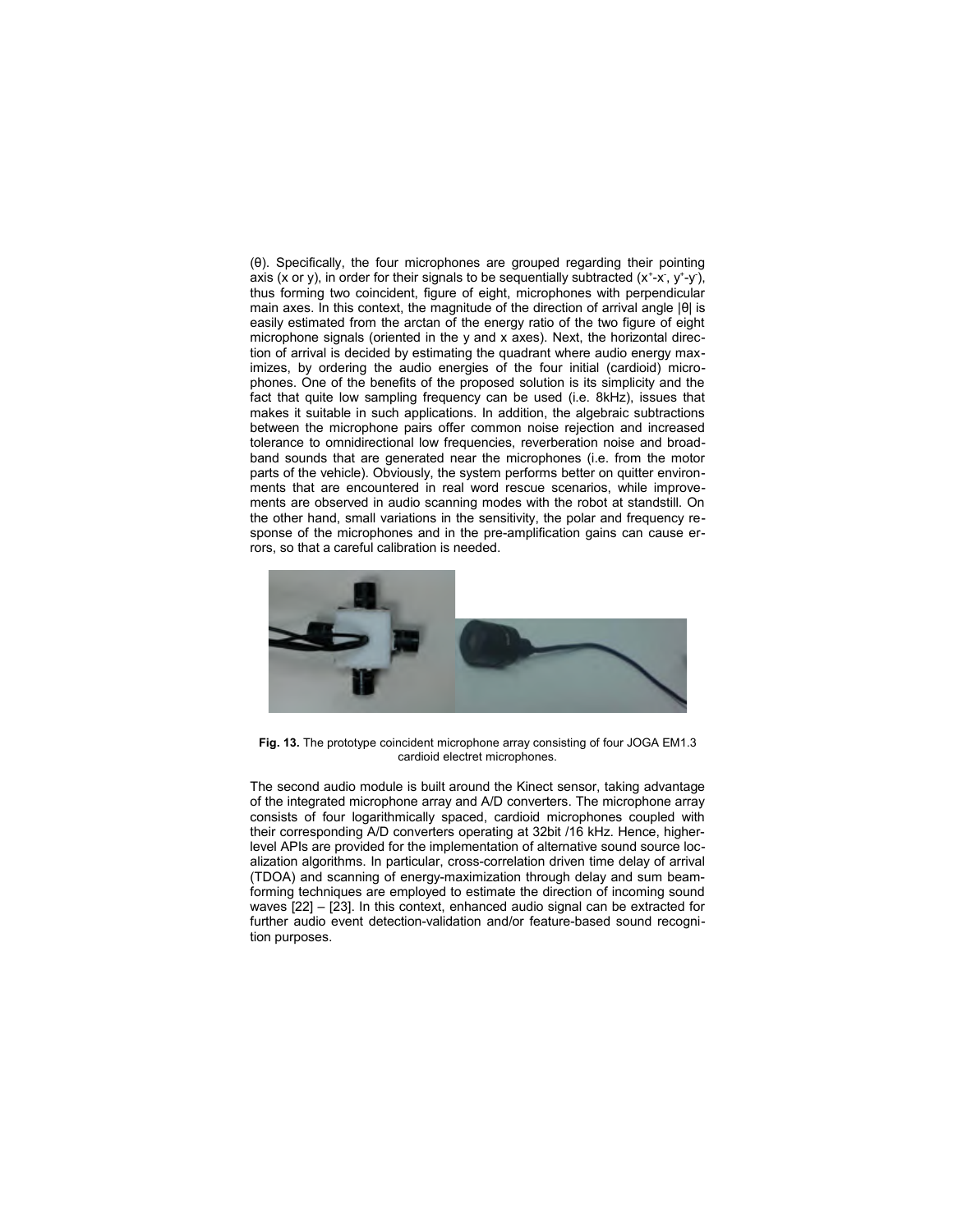In addition to the above, an audio feature-based Voice Activity Detection (VAD) module has been implemented, so that when audio sound source localization is engaged, only the useful voice active segments are processed. The information regarding the estimated location of sound sources provided by the two subsystems is fused and evaluated in ROS in order to generate the final decision. In particular, four nodes are used to accomplish the audio capturing, monitoring, recording and processing procedures. The following diagram presents the adopted architecture for the audio system.



**Fig. 14.** Audio architecture diagram.

#### **8. Robot Locomotion**

# **8.1 Platform mechanical design**

This year the Gears Surface Mobility Platform  $(SMP)^9$  will be used. It is a fourwheeled all-terrain vehicle (Figure 15), with one motor per wheel. The chassis is made from aluminum. The mainboard, microcontrollers, servos, sensors and batteries are attached in a custom made chassis box using bars of an aluminum profile.

http://www.gearseds.com/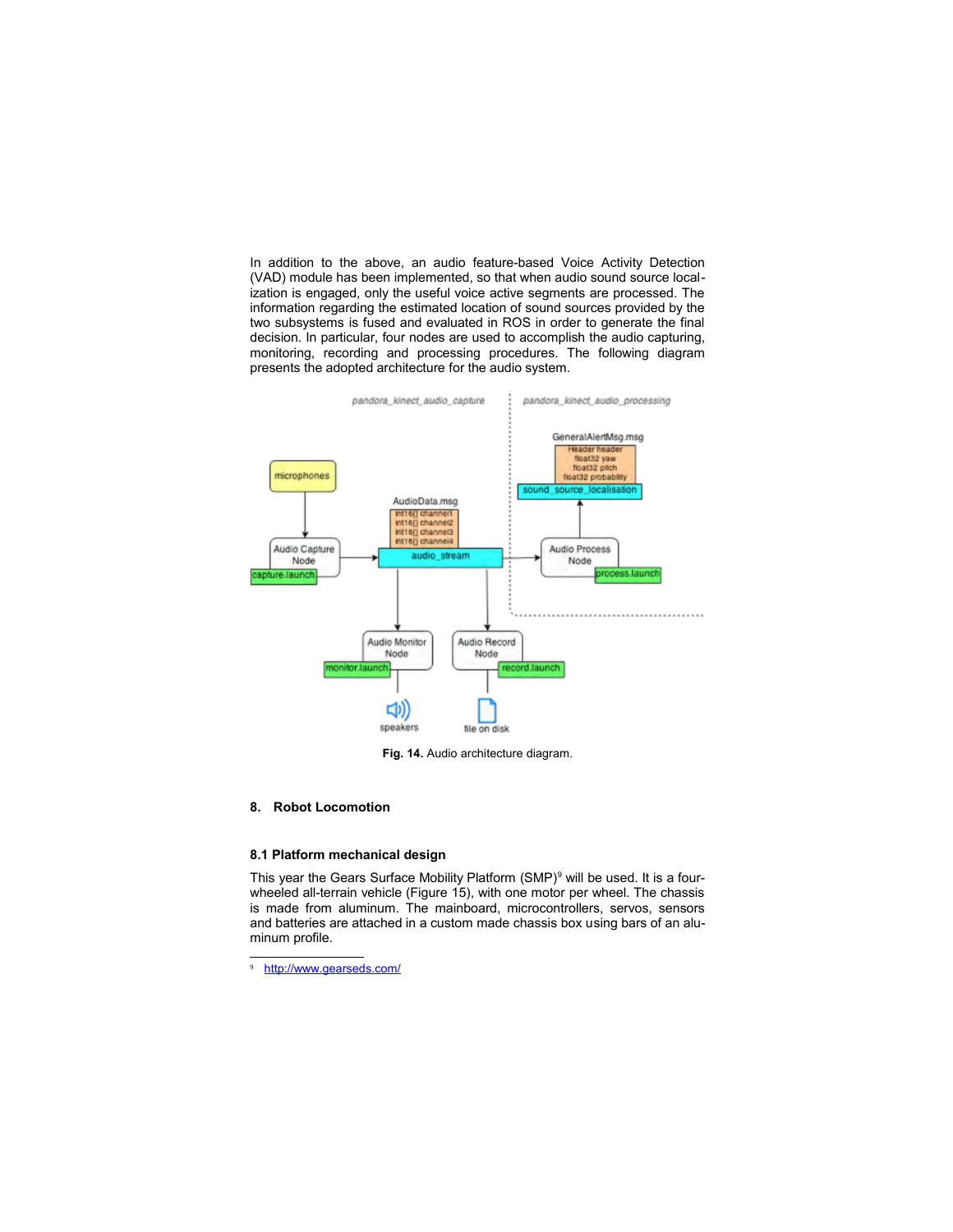The vehicle also has a sway bar, made from a titanium alloy, attached to the central chassis box that allows for the chassis box of the robot to remain in an almost horizontal plane relative to the horizon. The chassis is constructed in such a manner that the right and left wheel-set can rotate independently from the crossbar which fixates the main chassis box.

The chassis is scalable, with the ability to extend the wheelbase, but also increase the ground clearance. The weight of the robot is 8 kg. with a payload capacity of 10 kg. The size of the platform is (L*x*W*x*H) 540x590x500 mm. The platform is equipped with four 50W brushless DC motors with a reduction planetary gearhead.



**Fig. 15** The basic platform of the Gears SMP

# **8.2 Platform main motion control**

Current architecture uses 4 MAXON Brushless DC Motors. Each motor is fitted to each wheel axle of the vehicle. The operational control of the brushless DC motors is achieved by 4 independent EPOS 2 Modules 24/3. A general review on the architecture of main motor control, including the motors is shown in Figure 16.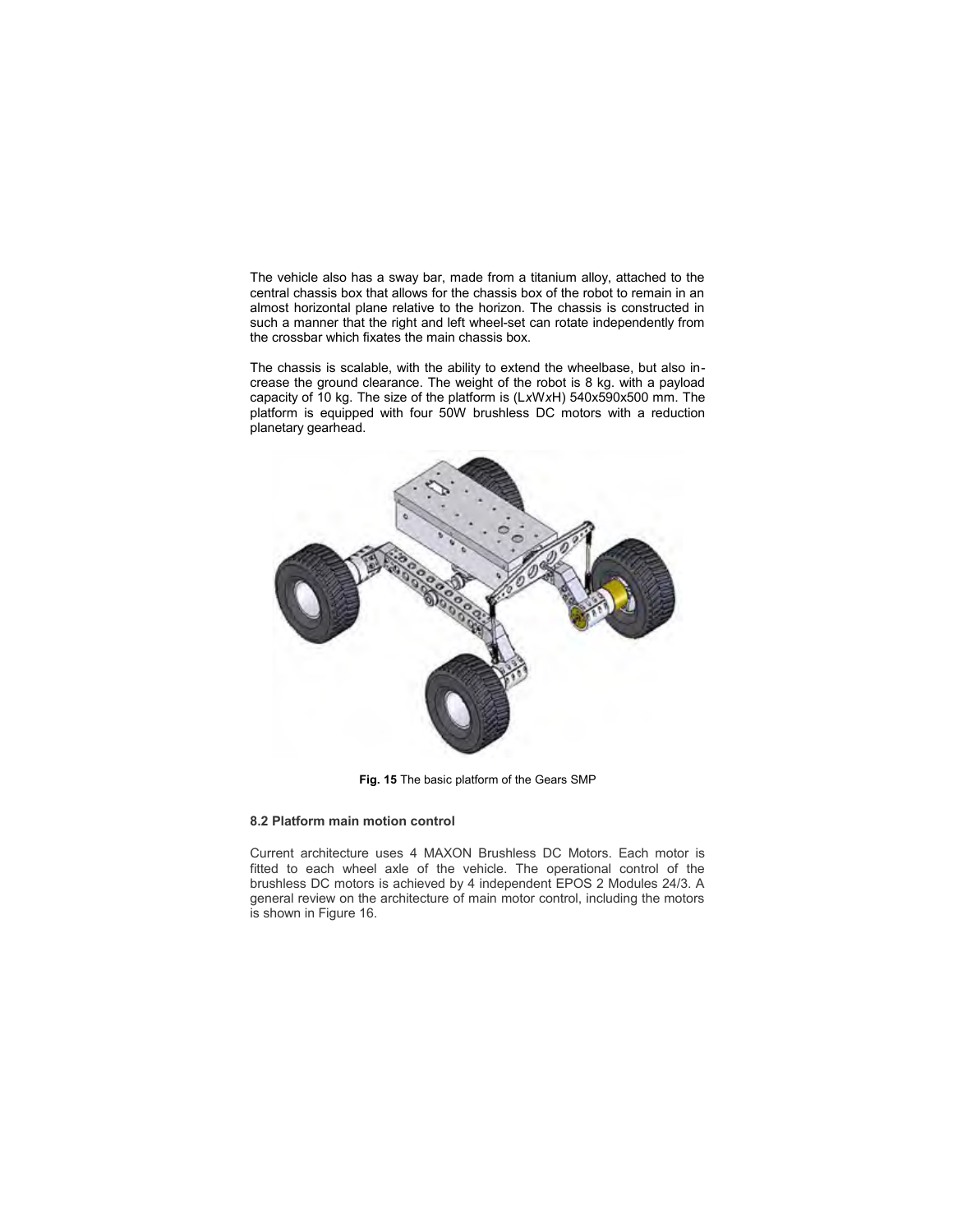

**Fig. 16** Architecture of the platform main motion control

The motor controllers are connected on a CAN-BUS<sup>10</sup> interface and the communication is achieved by the CAN-BUS protocol. Each controller is defined as slave on the CAN-BUS interface. The communication with each slave is achieved by defining each controller with a node ID. The ID of each controller is used to send the communication frames and it is unique for every controller.

The controllers receive the commands only from one CAN-OPEN<sup>11</sup> Master Device that can be defined and various devices can be used to implement it. In our implementation we use as the master device the Mini-ITX. One EPOS2 controller is used to define the gateway between the master device (PC) and the CAN -OPEN slaves. In the figure the controller with node ID=1 is used to define the gateway.

The communication between the Master -PC and the node ID=1 is achieved via RS232 or USB interface. In our case the master-PC can access each one of the EPOS2 controllers and command them through the CAN-BUS communication protocol, via an RS232 interface.

<sup>&</sup>lt;sup>10</sup> http://www.canbus.us/

<sup>11</sup> http://en.wikipedia.org/wiki/CANopen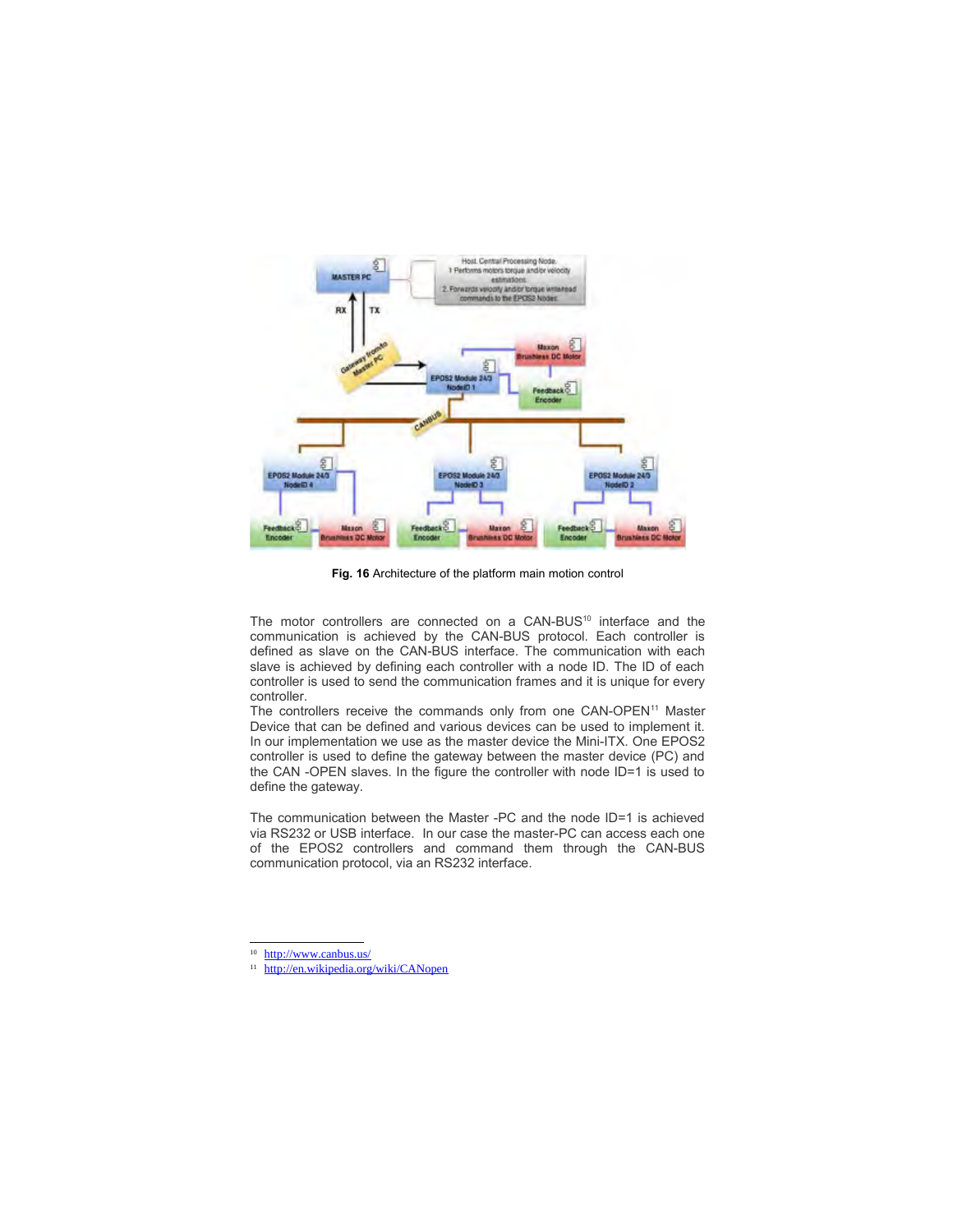### **9. Other Mechanisms**

# **9.1 Robotic Arm**

As mentioned in chapter 7, a set of heterogeneous sensors is used in order to accurately identify a victim and pinpoint his/her location. This set is mounted on a pan – tilt platform and is controlled by the Head Board. The pan- tilt platform is attached on a vertically extended arm. Thus the whole platform can be raised up to obtain a better view.

A custom linear actuator equipped with limit switches and position feedback is used. The position of the pan – tilt platform is controlled by two Dynamixel smart servos. The dc motor of the linear actuator and the servos are driven by the ARM Cortex-M4F<sup>12</sup> microcontroller and a Robotis CM9.04 controller respectively.

### **9.2 Stabilizers**

Two stabilization mechanisms are mounted on the chassis box of the robotic platform. The first one allows the LRF to level, regardless of the robot's inclination while the second one controls the RGB-D sensor and the thermal camera.

The stabilization is achieved via two Dynamixel smart servos, using an Attitude and Heading Reference System (AHRS) device by PNI Sensor Corporation. It is placed on the main chassis of the robotic platform, providing heading and orientation information (Figure 17). It consists of geomagnetic sensors with gyroscopes and accelerometers. Heading measurement range is at 360 degrees, while pitch and roll at (+-) 90 and (+-)180 respectively. It provides a resolution of 0.1 degrees on all three axes. It has a heading accuracy of 0.3 degrees (rms), while pitch and roll accuracy is at 0.2 degrees (rms). It operates at 5V DC and has a continuous current draw of 60mA.



**Fig. 17.** The TRAX AHRS sensor

<sup>&</sup>lt;sup>12</sup> http://www.arm.com/products/processors/cortex-m/cortex-m4-processor.php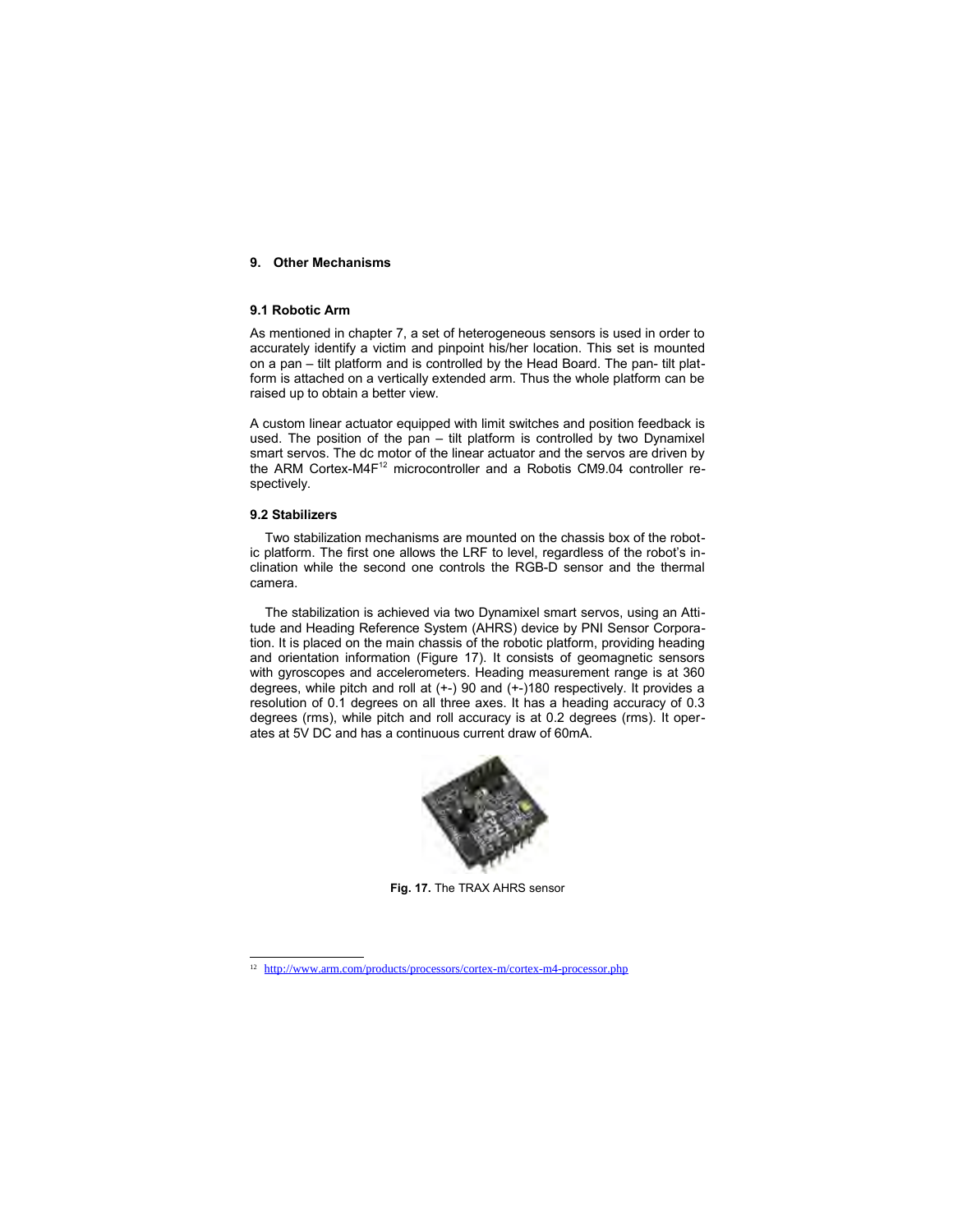#### **9.3 Computing System (Single Board Computer)**

In order to accommodate the processing needs of PANDORA, we employ a Mini-ITX system (Figure 18) placed it in the main body of the robot. The specifications of the system are the following: ibase MI980-VF mainboard, Mini-ITX, Intel QM87 Chipset, Intel i7-4700EQ Processor, 16GB of DDR3 SO-DIMMs, a Solid State Drive with 64GB capacity, all power from a M4-ATX Pico PSU. The board's dimensions are 17x17cm and for peripheral interconnection there are 8 USB ports, 5 RS-232 serial ports, a PCI FireWire, and a MiniPCIe WiFi capable add-on card with 2 pigtails for external antennas. The system power consumption is estimated at 80Watts at full computing load, without the USB, Serial and FireWire peripherals connected.

Communication between the single board computer (SBC) and the sensor network is performed through a serial interface. The higher level protocol designed allows strict timings and deterministic prediction of the CPU load generated by the sensors. Thus the robot can operate almost in real time.



**Fig. 18.** The ibase MI980-VF Mini-ITX mainboard

# **10. Team Training for Operation (Human Factors)**

The operator(s) should be familiar with the GUI and the gamepad. He/she should be able to understand the readings of all sensors and act accordingly when allowed. He/she should go through extensive training and accomplish test missions in the specially constructed arena, which emulates a destruction scene.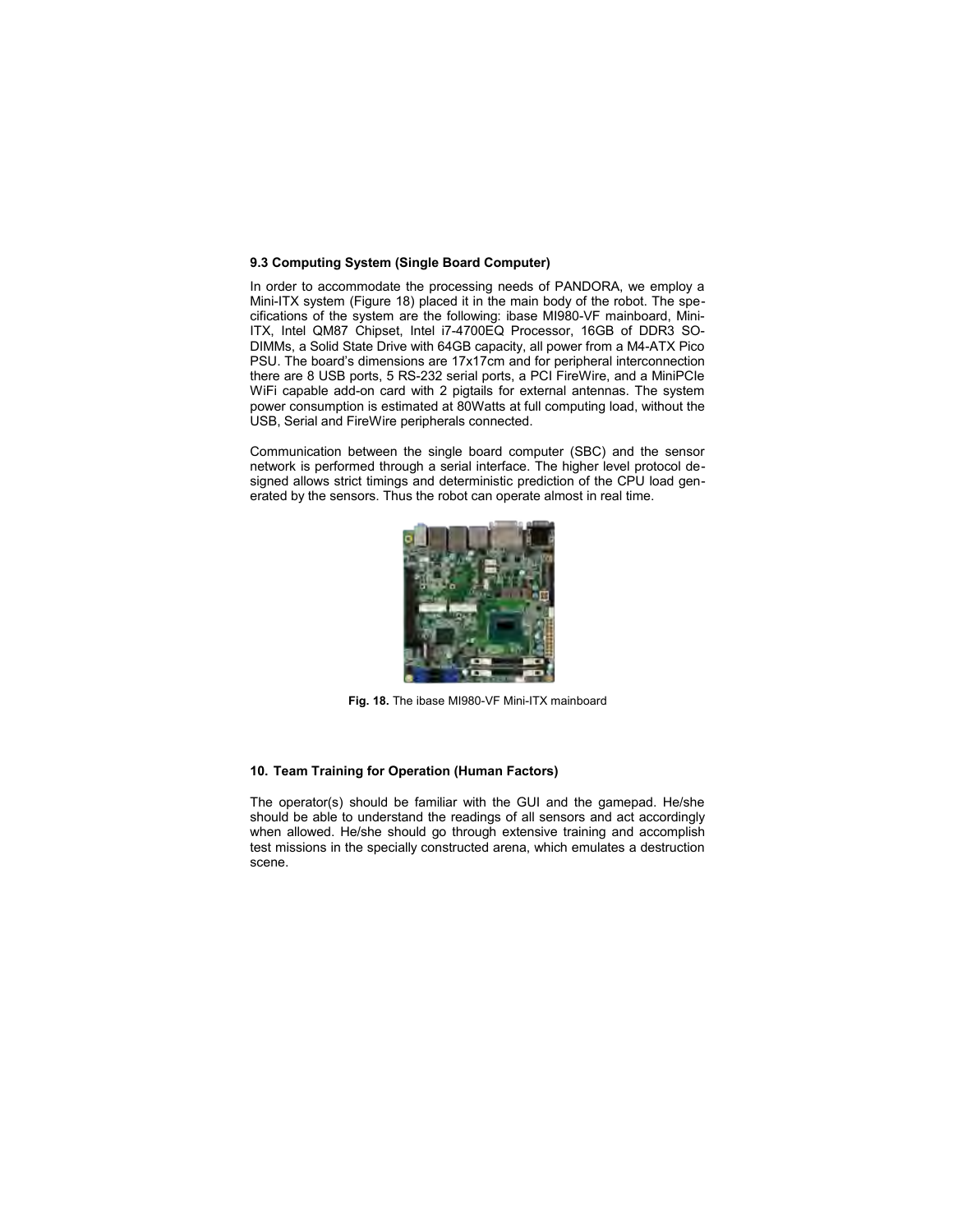# **11. Possibility for Practical Application to Real Disaster Site**

The fully deployed robotic platform has not been tested in a real environment yet. Nevertheless, the previous platform was exhibited at various technical meetings in Thessaloniki, and it was widely accepted. The Hellenic Rescue Team showed vivid interest in the potential of using the platform in real life.

In figure 19 the latest version of the PANDORA vehicle is shown and in figure 20 the vehicle's 3D model, used for simulation purposes.



**Fig. 19.** PANDORA robot platform (V.2014)



Fig. 20. 3D model of PANDORA robot platform (V.2014)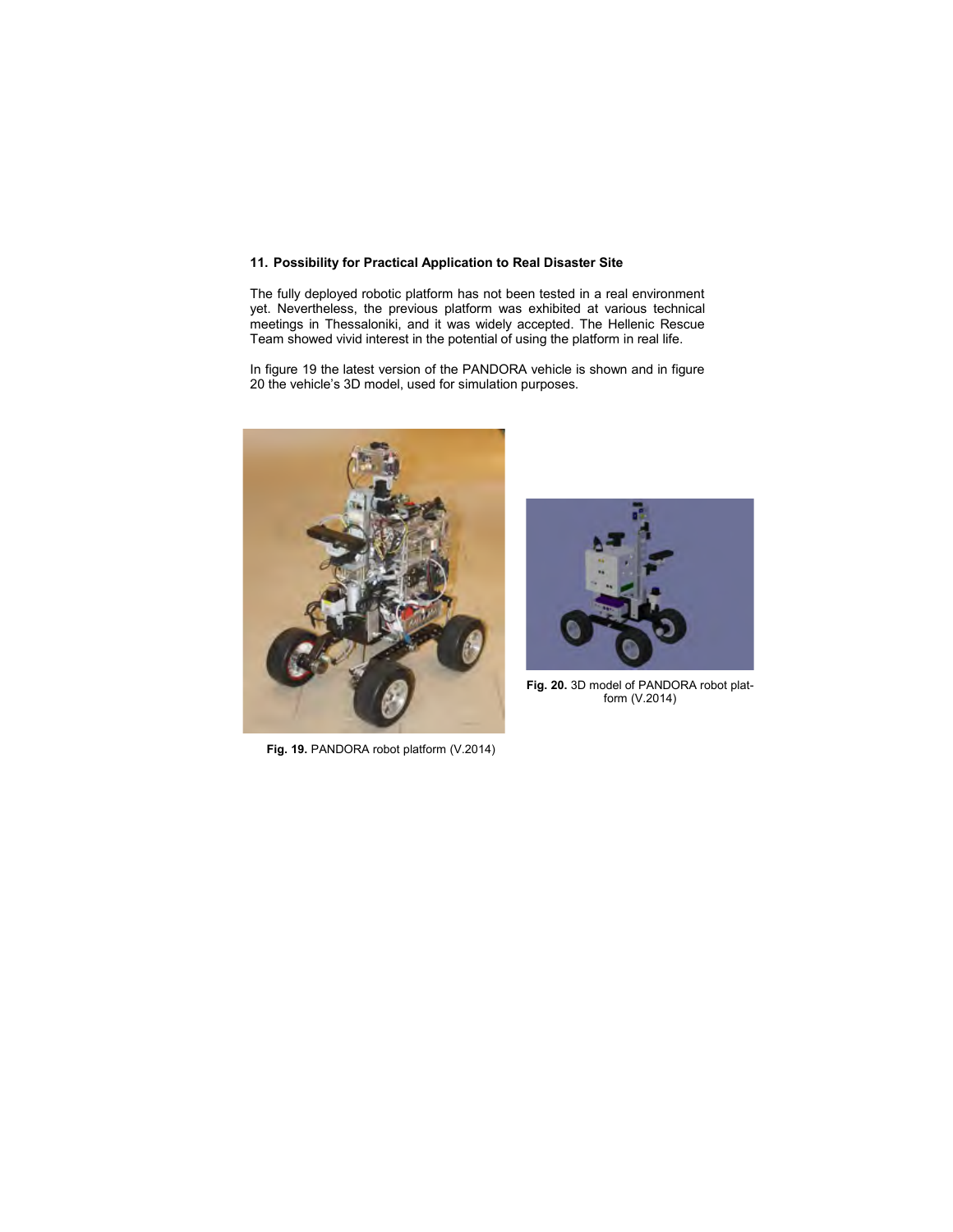# **12. System Cost**

The following table provides information on the cost of the parts of the PAN-DORA platform.

| <b>Part Name</b>                   | Quantity | <b>Price</b><br>(€) | Website                                             |
|------------------------------------|----------|---------------------|-----------------------------------------------------|
| Mobile Platform                    | 1        | 1300                | www.gearseds.com/                                   |
| Chassis box                        | 1        | 1000                | Custom made                                         |
| Arm                                | 1        | 250                 | www.robotshop.com                                   |
| Platform motors & Control-<br>lers | 4        | 2200                | www.pittman-motors.com                              |
| Servos and Controllers             | 6        | 300                 | www.robotis.com                                     |
| LRF                                | 1        | 3000                | www.active-robots.com                               |
| Single Board Computer              | 1        | 1000                | http://www.mini-tft.de                              |
| Sensors                            | 20       | 1250                | http://www.active-robots.com                        |
| <b>Xtion Pro</b>                   |          | 150                 | https://www.asus.com/Multimedia/X<br>tion PRO LIVE/ |
| Cameras                            | 3        | 1000                | www.ptgrey.com                                      |
| $\mathsf{CO}_2$ sensor             |          | 200                 | http://www.dynament.com                             |
| Compass                            | 1        | 250                 | http://www.ocean-server.com                         |
| Microcontrollers & DSP             | 3        | 600                 | Atmel - ARM                                         |
| Touch screen                       | 1        | 100                 | http://www.olimex.com                               |
| <b>Batteries</b>                   | 2        | 800                 | http://www.hoelleinshop.com                         |
| <b>Power Supplies</b>              | 2        | 100                 |                                                     |
| Cabling and connectors             |          | 1000                |                                                     |
| <b>TOTAL</b>                       |          | 14500               |                                                     |

**Table 2.** Part names, quantities and cost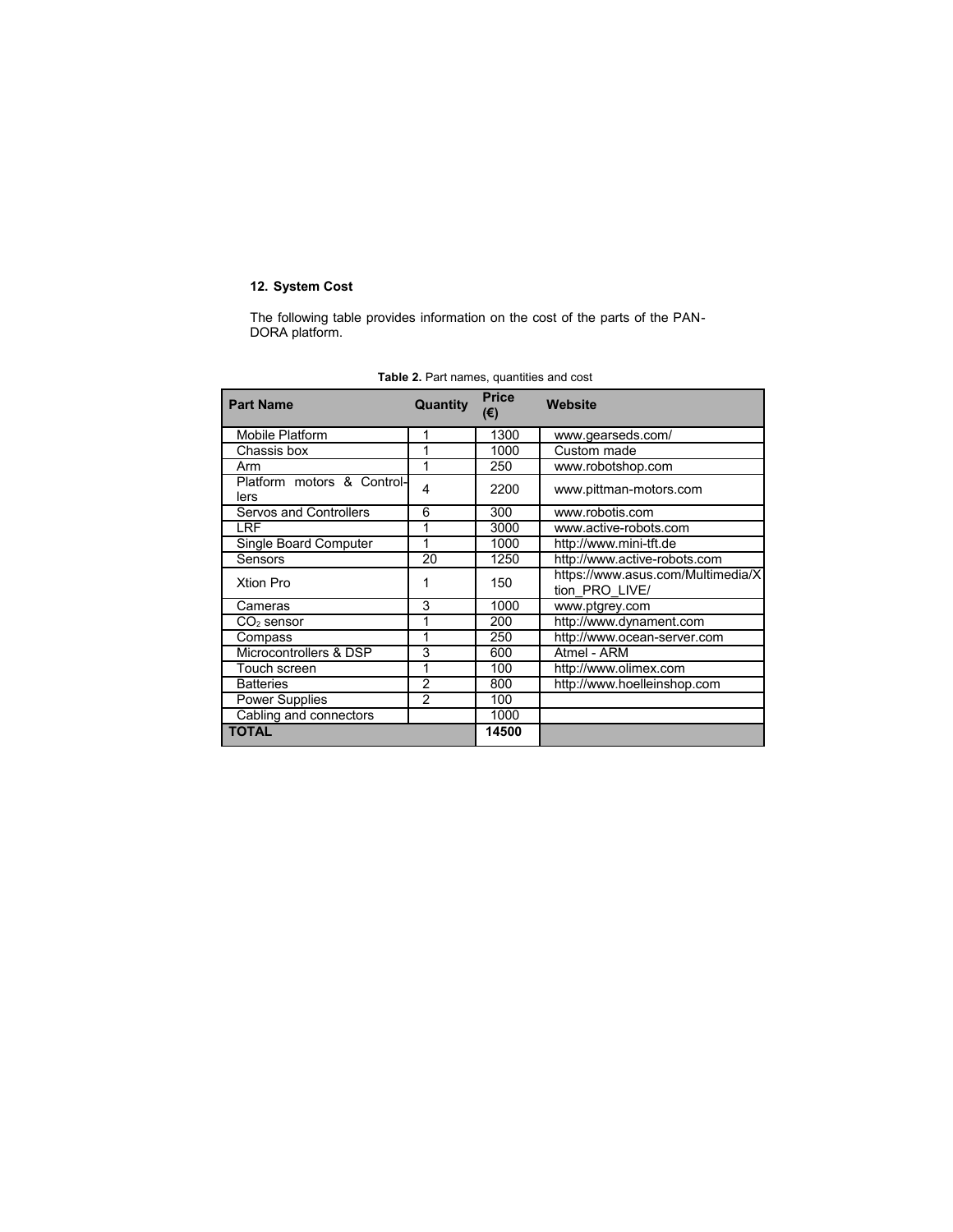# **References**

- 1. Alonso, I.: Service Robotics within the Digital Home, Chapter on Service Robotics, Springer Verlag, 2011, ISBN 978-94-007-1491-5, pp. 89-114.
- 2. Quigley, M., Gerkey, B., Conley, K. , Faust, J., Foote, T., Leibs, J., Berger, E. , Wheeler, R. , Ng, A.:ROS: an open-source Robot Operating System, in ICRA Workshop on Open Source Software, 2009.
- 3. Emmanouil Tsardoulias, Loukas Petrou, "Critical Rays Scan Match SLAM", Journal of Intelligent & Robotic Systems, December 2013, Volume 72, Issue 3-4, pp 441-462
- 4. http://wiki.ros.org/crsm\_slam
- 5. Russell, S.J., Norvig, P.: Artificial Intelligence: A Modern Approach. 2nd edn. Upper Saddle River, New Jersey: Prentice Hall (2003)
- 6. Armin Hornung, Kai M. Wurm, Maren Bennewitz, Cyrill Stachniss, Wolfram Burgard, "OctoMap: an efficient probabilistic 3D mapping framework based on octrees", Autonomous Robots, April 2013, Volume 34, Issue 3, pp 189-206
- 7. Sucan, Ioan Alexandru, Mark Moll, and Lydia E. Kavraki. "The open motion planning library." Robotics & Automation Magazine, IEEE 19.4 (2012): 72-82.
- 8. K. M. Wurm, A. Hornung, M. Bennewitz, C. Stachniss, and W. Burgard, "OctoMap: A probabilistic, flexible, and compact 3D map representation for robotic systems," in Proc. of the ICRA 2010 Workshop on Best Practice in 3D Perception and Modeling for Mobile Manipulation, 2010, software available at http://octomap.sf.net/.
- 9. J. Pan, S. Chitta, and D. Manocha, "FCL: A general purpose library for collision and proximity queries," in IEEE Intl. Conf. on Robotics and Automation, Minneapolis, Minnesota, May 2012.
- 10. Fox, Dieter, Wolfram Burgard, and Sebastian Thrun. "The dynamic window approach to collision avoidance." Robotics & Automation Magazine, IEEE 4.1 (1997): 23-33.
- 11. WillowGarage: OpenCV 2.1 C++ Reference. Available online at: http://opencv.willowgarage.com/documentation/cpp/index.html
- 12. Szeliski, R.: Computer Vision: Algorithms and Applications, Springer 2011 ISBN 1868-0941
- 13. Belhumeur, P. N., Hespanha, J., Kriegman, D.: Eigenfaces vs. Fisherfaces: Recognition Using Class Specific Linear Projection. IEEE Transactions on Pattern Analysis and Machine Intelligence 19, 7 (1997), 711–720
- 14. Collins R.T., Lipton A.J., Kanade T., Fujiyoshi H., Duggins D., Tsin Y., Tolliver D., Enomoto N., Hasegawa O., Burt P., Wixson L., "A system for video surveillance and monitoring: VSAM final report,